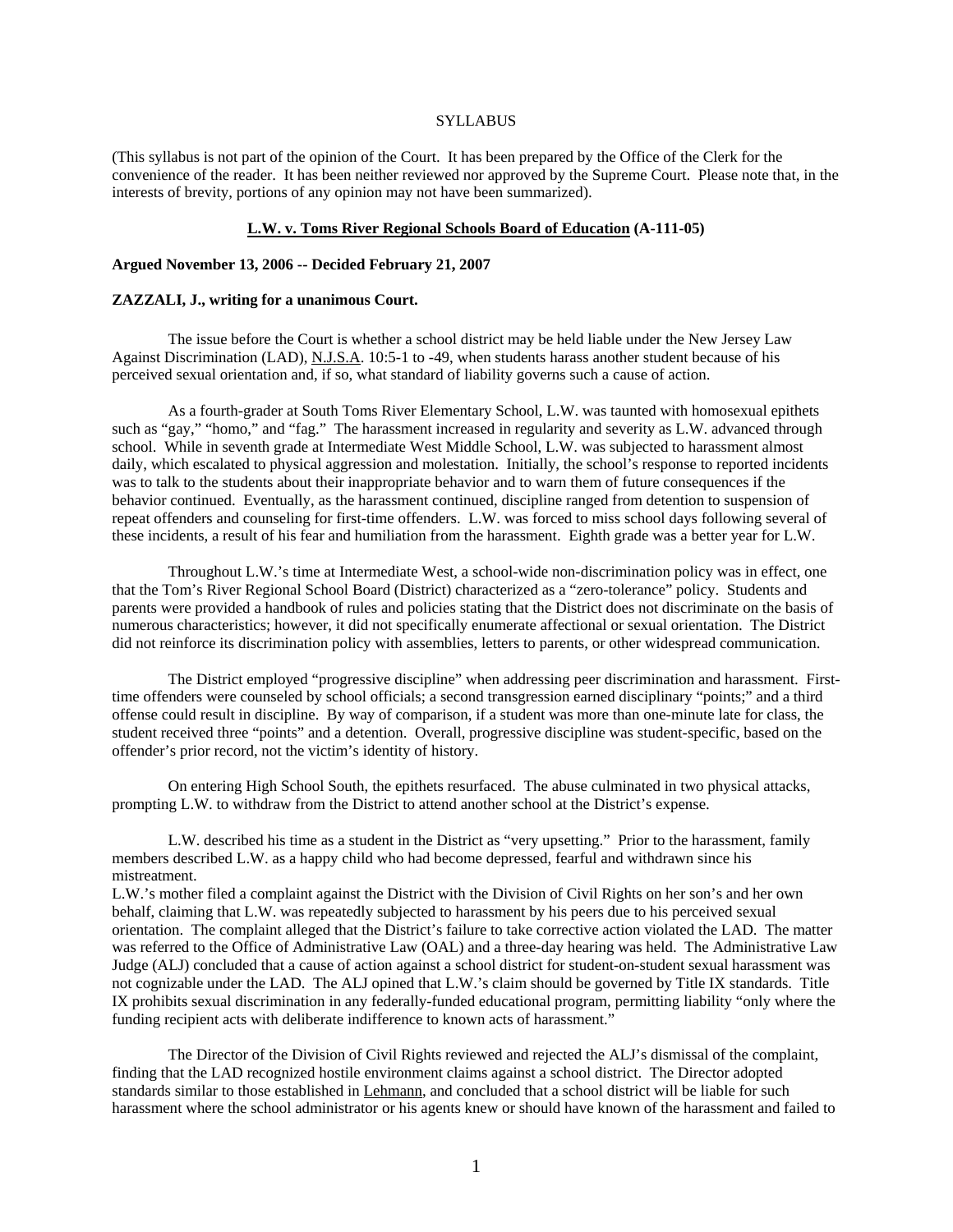take effective measures to stop it. The Director determined that, based on those principles, L.W. was entitled to recovery. The Director also ordered the District to revamp its policies and procedures regarding the prevention of peer sexual harassment. L.W. was awarded \$50,000 in emotional distress damages, and his mother was awarded \$10,000. The District was assessed a penalty of \$10,000 and was required to pay L.W.'s attorney fees.

 On appeal, the Appellate Division affirmed in part and reversed in part, remanding the matter for further proceedings in conformity with its opinion. The panel found that an affectional or sexual orientation peer harassment claim against a school district can be brought under the LAD if the harassment rises to the level of a denial of the "advantages, facilities or privileges" of a public school. The panel further held that principles similar to those used to determine hostile work environment harassment under Lehmann govern student-on-student harassment allegations. The Appellate Division affirmed the \$50,000 award but reversed the \$10,000 awarded to L.W.'s mother, finding that she was not an aggrieved person under the LAD. The Appellate Division also reversed the Director's order requiring adoption of remedial measures and remanded for reconsideration, finding that the record did not demonstrate a district-wide problem supporting district-wide remediation. One judge dissented from the majority's finding that the District failed to take effective remedial measures.

 The District's appeal of the ineffective remedial measures finding is before the Supreme Court as of right, based on the dissent in the Appellate Division. The Supreme Court granted the District's petition for certification concerning whether the LAD provides a cause of action for peer harassment and, if so, what standard of liability applies. Seven child advocacy and civil rights organizations filed a joint friend of the Court brief.

**HELD:** The New Jersey Law Against Discrimination recognizes a cause of action against a school district for student-on-student affectional or sexual orientation harassment. A school district is liable for such harassment when the school district knew or should have known of the harassment but failed to take actions reasonably calculated to end the mistreatment and offensive conduct.

1. The overarching goal of the LAD is to eradicate the "cancer of discrimination." This Court has liberally construed the LAD to further the Legislature's broad remedial objectives. (Pp. 17-18)

2. Because of the LAD's plain language, its broad remedial goal, and the prevalent nature of peer sexual harassment, the Court concludes that the LAD permits a cause of action against a school district for student-onstudent harassment based on an individual's perceived sexual orientation if the school district's failure to reasonably address that harassment has the effect of denying that student any of the school's "accommodations, advantages, facilities or privileges." A conclusion to the contrary would not square with the LAD's prohibition of discrimination in other settings, including the workplace. In addition, this holding furthers the Legislature's goal or eradicating invidious discrimination faced by students in our public schools. Isolated schoolyard insults or classroom taunts are not necessarily actionable. Rather, the aggrieved student must allege discriminatory conduct that would not have occurred "but for" the student's protected characteristic, that a reasonable student of the same age, maturity level, and protected characteristic would consider sufficiently severe or pervasive enough to create an intimidating, hostile, or offensive school environment that the school district failed to reasonably address. (Pp. 18-22)

3. The Court will depart from federal precedent if a rigid application of its standards is inappropriate under the circumstances. The Court rejects the Title IX deliberate indifference standard because the Lehmann standard should apply in the workplace and in the school setting. There is no need to impose a separate standard because the discrimination is in a school. Additionally, there are substantial differences in scope between the LAD and Title IX and Title IX standard is more burdensome than the LAD test. It would be unfair to impose a more onerous burden on aggrieved students than on aggrieved employees. (Pp. 22-27)

4. The LAD standard governing hostile work environment sexual harassment, as modified, comports best with the circumstances presented in this appeal. A contrary conclusion would be inapposite to the State's strong policy protecting students. In the school setting, the Lehmann standard requires that a school district may be found liable under the LAD for student-on-student sexual orientation harassment that creates a hostile education environment when the school district knew or should have known of the harassment, but failed to take action reasonably calculated to end the harassment. Because the Court does not create a strict-liability standard, the school district is not compelled to purge its schools of all peer harassment to avoid liability. Rather, schools are required to implement effective preventative and remedial measures to curb severe or pervasive discriminatory mistreatment.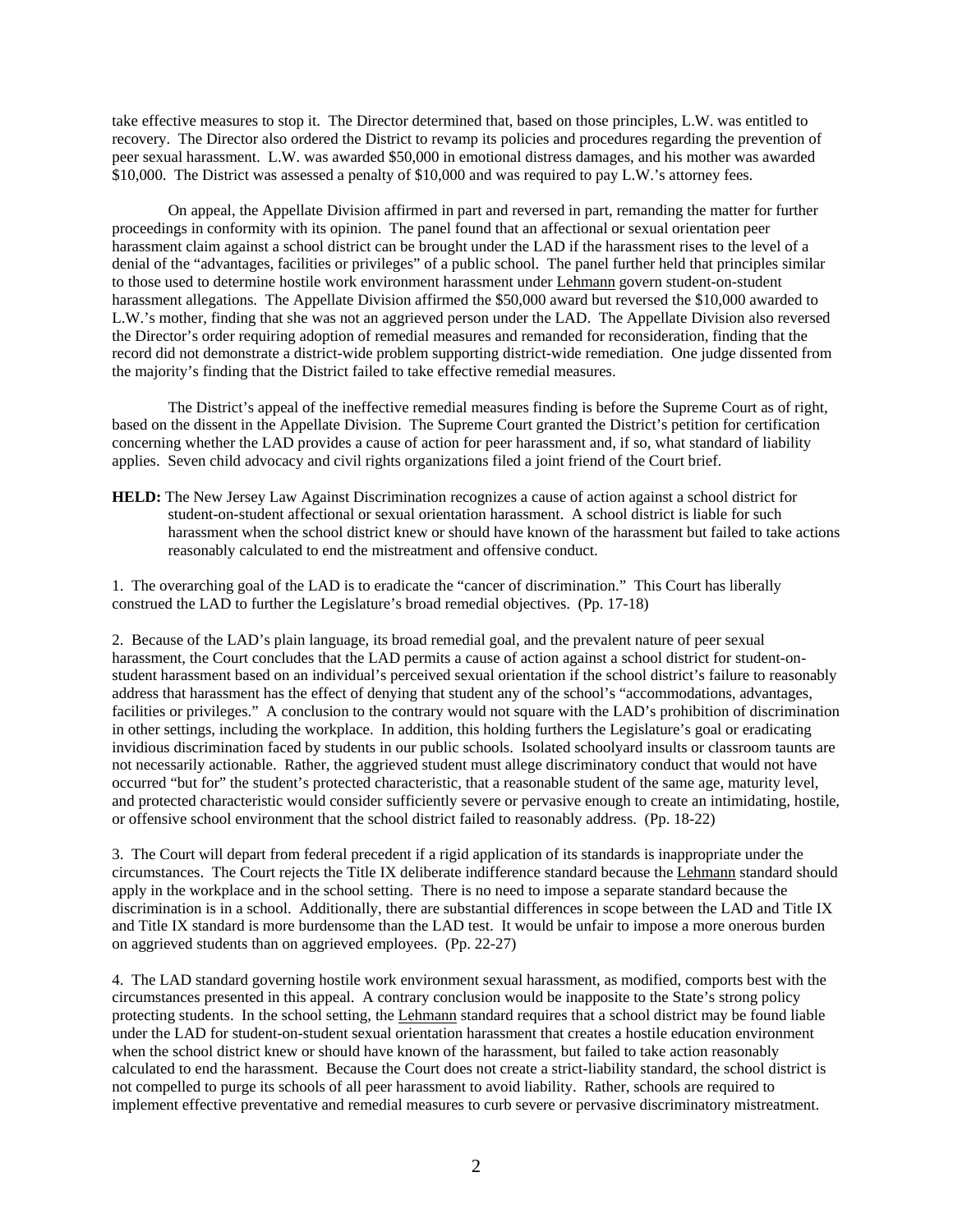(Pp. 27-29)

5. The application of a modified Lehmann standard requires further guidance. Schools are different from workplaces; therefore, factfinders must determine the reasonableness of a school district's response to peer harassment in light of the totality of the circumstances. Only a fact-sensitive, case-by-case analysis will suffice to determine whether a school district's conduct was reasonable in its efforts to end harassment. Where applicable, the triers of fact should consult DOE regulations, model policies, and other guidance that the agency provides. Factfinders must consider the cumulative effect of all student harassment and all efforts of the school district to curtail the conduct. Finally, expert evidence may be required to establish the reasonableness of the district's response. (Pp. 30-33)

6. Having established a standard by which a school district may be held liable under the LAD for student-on-student harassment and having provided guidance to future factfinders, this matter must be remanded to the Director of the Division of Civil Rights with the further direction that this matter be referred to the OAL to permit supplementation of the record, if requested by either party. (Pp. 33-36)

 Judgment of the Appellate Division is **AFFIRMED as MODIFIED**. The matter is **REMANDED** to the Director of the Division on Civil Rights, with the direction that the case be referred to the Office of Administrative Law for proceedings consistent with this opinion.

# **JUSTICES LONG, LaVECCHIA, ALBIN, WALLACE, RIVERA-SOTO and HOENS join in CHIEF JUSTICE ZAZZALI's opinion.**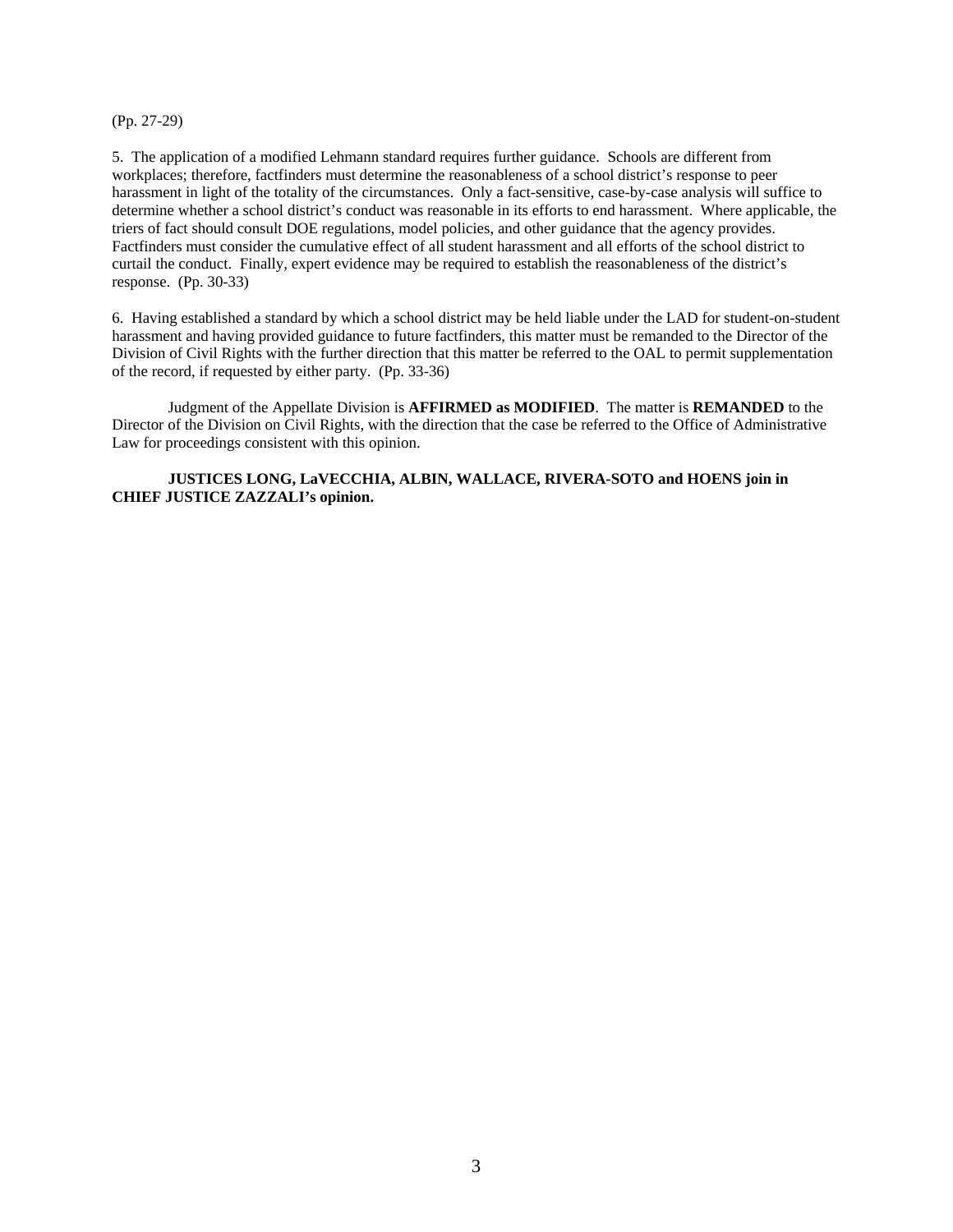SUPREME COURT OF NEW JERSEY A-111 September Term 2005

L.W., A MINOR, BY HIS PARENT AND GUARDIAN, L.G., and L.G., INDIVIDUALLY,

Complainants,

v.

TOMS RIVER REGIONAL SCHOOLS BOARD OF EDUCATION,

Respondent-Appellant.

Argued November 13, 2006 – Decided February 21, 2007

On appeal from and certification to the Superior Court, Appellate Division, whose opinion is reported at 381 N.J. Super. 465 (2005).

Thomas E. Monahan argued the cause for appellant (Gilmore & Monahan, attorneys; Michael J. Gilmore, on the briefs).

James R. Michael, Deputy Attorney General, argued the cause for respondent New Jersey Division on Civil Rights (Stuart Rabner, Attorney General of New Jersey, attorney; Andrea M. Silkowitz, Assistant Attorney General, of counsel).

Lawrence S. Lustberg argued the cause for amici curiae, American Civil Liberties Union of New Jersey, Association for Children of New Jersey, Education Law Center, Gay Lesbian and Straight Education Network of Northern New Jersey, National Conference for Community and Justice (NJ), New Jersey Family Voices, Roxbury Parents for Exceptional Children, and Statewide Parents Advocacy Network of New Jersey (Gibbons, Del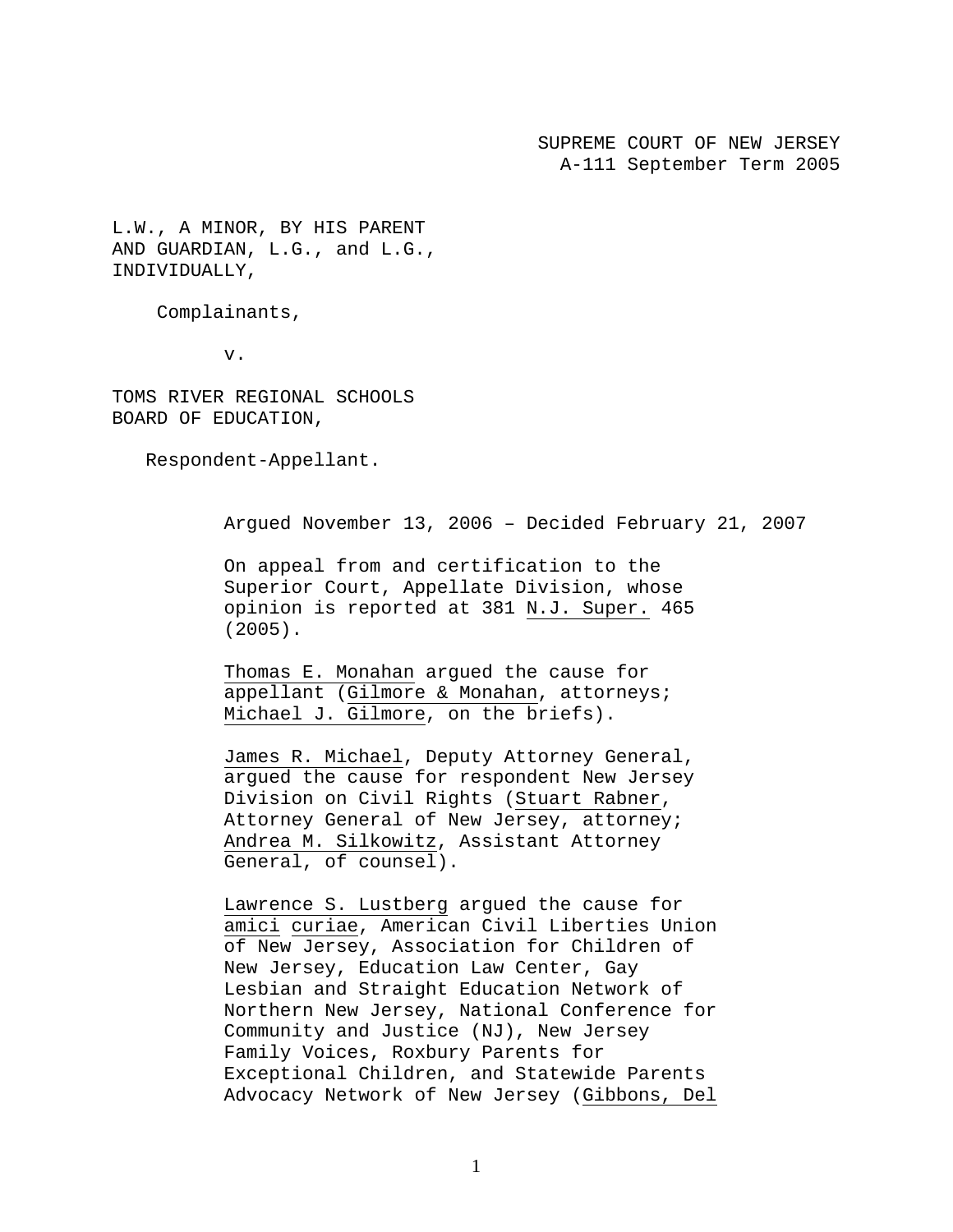Deo, Dolan, Griffinger & Vecchione, attorneys; Emily B. Goldberg, on the letter in lieu of brief).

CHIEF JUSTICE ZAZZALI delivered the opinion of the Court.

 In this appeal, we must determine whether a school district may be held liable under the New Jersey Law Against Discrimination (LAD or Act), N.J.S.A. 10:5-1 to -49, when students harass another student because of his perceived sexual orientation and, if so, what standard of liability governs such a cause of action.

In the fourth grade, classmates began taunting plaintiff L.W. with homosexual epithets such as "gay," "homo," and "fag." The harassment increased in regularity and severity as L.W. advanced through school. In seventh grade, the bullying occurred daily and escalated to physical aggression and molestation. Within days of entering high school, the abuse culminated with a pair of physical attacks. Ultimately, L.W.'s unease prompted him to withdraw from his local high school and enroll elsewhere, at the expense of his school district.

Thereafter, on her son's behalf, L.W.'s mother filed a complaint under the LAD, alleging that the Toms River Regional Schools Board of Education (District) failed to take corrective action in response to the harassment L.W. endured because of his perceived sexual orientation. The Director of the Division on Civil Rights (Director) held that the District was liable for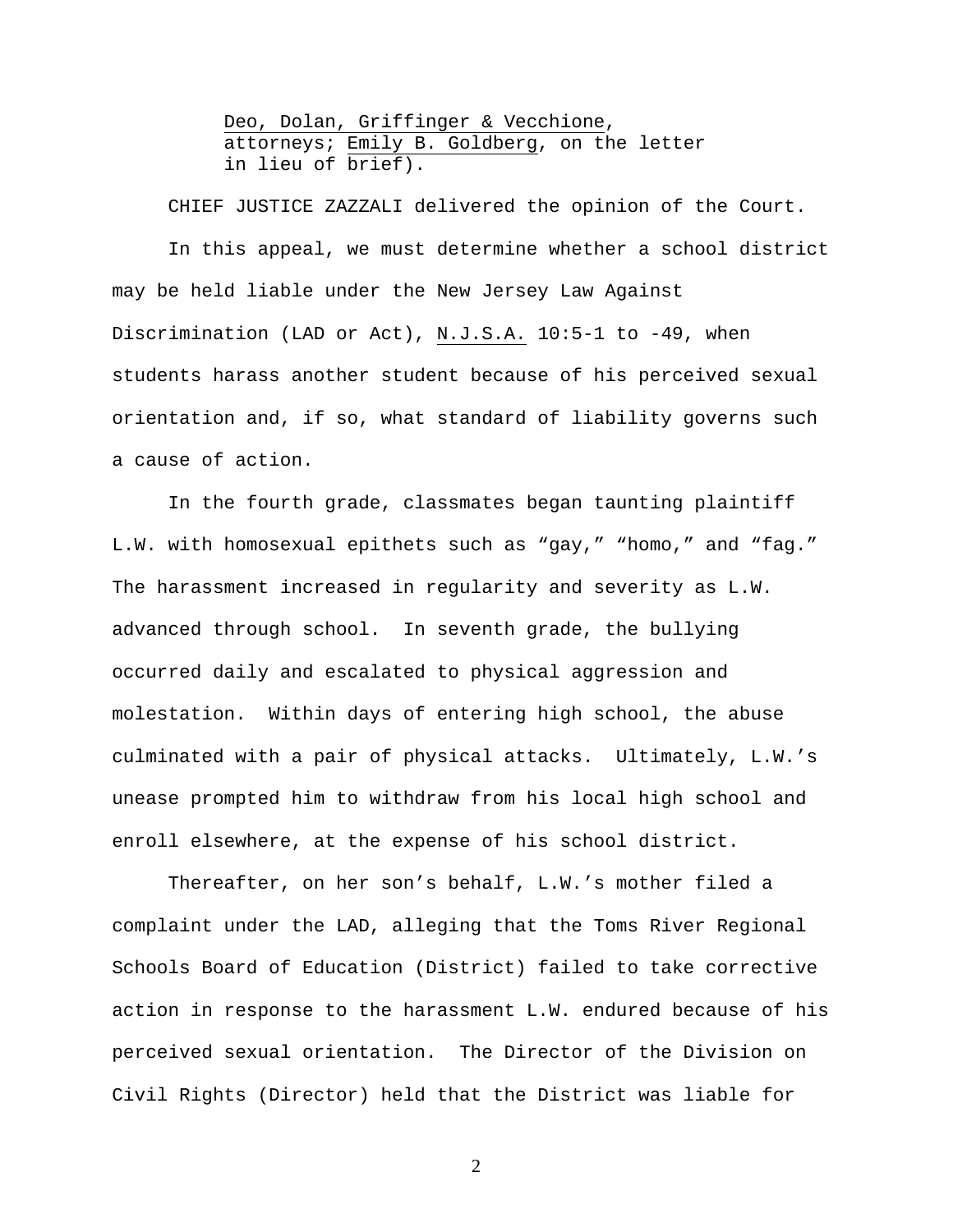the student-on-student harassment that L.W. repeatedly endured. The Appellate Division affirmed the Director's decision.

 Because the Act's broad statutory language is clear, we hold that the LAD recognizes a cause of action against a school district for student-on-student affectional or sexual orientation harassment. We also hold that a school district is liable for such harassment when the school district knew or should have known of the harassment but failed to take actions reasonably calculated to end the mistreatment and offensive conduct. Our conclusion furthers the legislative intent of eradicating the scourge of discrimination not only from society, but also from our schools, thus encouraging school districts to take proactive steps to protect the children in their charge.

I.

As a fourth-grader at South Toms River Elementary School, L.W. first heard the taunts -- "you're gay, you're a homo, you're a fag." Initially, L.W. did not understand the teasing and asked his aunt, "what does 'gay' mean? . . . [T]hat's what everyone says I am, so what does it mean?" In fifth and sixth grade, the frequency of the ridicule increased from once a month or once a week to almost daily. Only then did school officials learn of the problem. At one point during the fifth grade, L.W. became so upset that he refused to attend school. Following a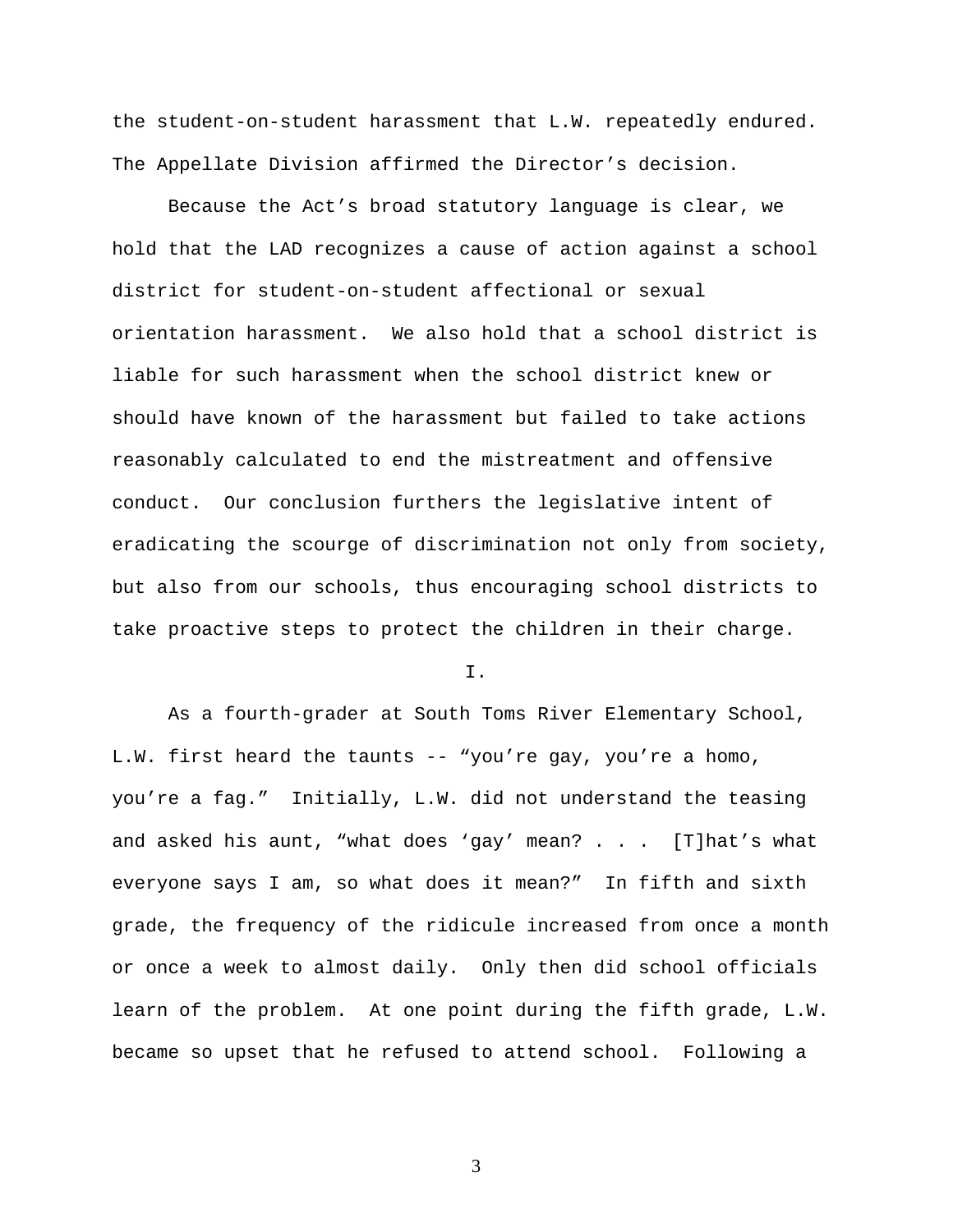complaint by his mother, L.W.'s classmates wrote apology letters. L.W. returned to school, but the problem continued.

## Middle School

The harassment escalated in 1998 when L.W. enrolled at Intermediate West for seventh grade, a school with an enrollment of 1,400 students. "Almost every single day" classmates directed slurs at L.W. loudly in the halls "so everyone could hear." When asked about his day, L.W. would occasionally reply, "Nobody called me anything today. I had a good day." But, on entering the seventh grade, the maltreatment was no longer limited to verbal disparagement. In the fall, L.W. discovered a piece of construction paper attached to his locker that read, "You're a dancer, you're gay, you're a faggot, you don't belong in our school, get out." L.W. did not immediately report the incident to school officials.

The first reported incident occurred in late January. While in the school cafeteria, a group of ten to fifteen students surrounded L.W. One of those students, R.C., then struck L.W. on the back of the head and taunted him with "the usual" homosexual epithets. L.W. went to the office and called his mother. When she arrived to pick L.W. up, eighth-grade Assistant Principal Raymond McCusker informed her that he would report the incident to seventh-grade Assistant Principal Irene Benn. The next day, L.W. remained home from school, still upset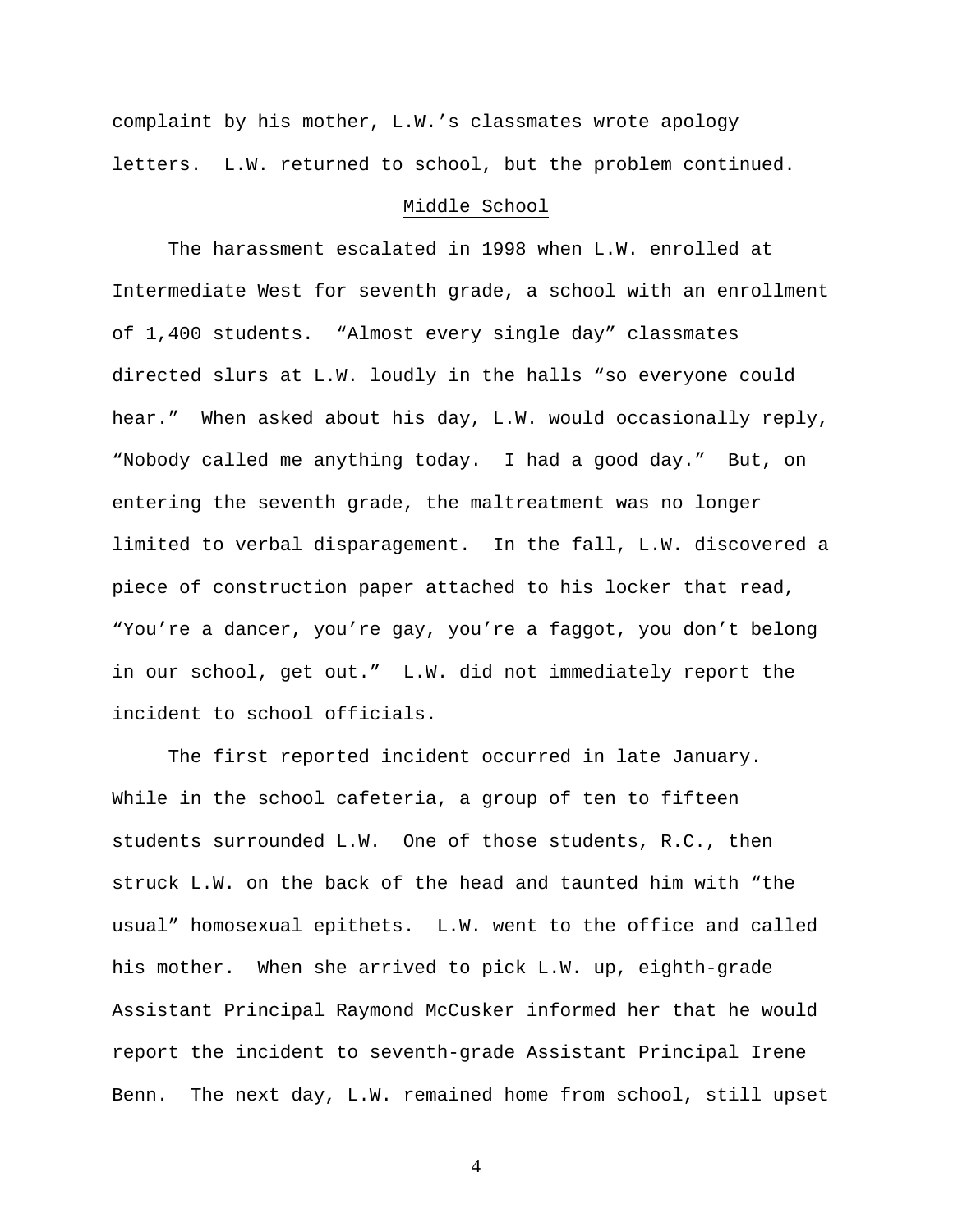from the previous day's events. His mother called Benn four times that day to determine what action was taken in response. Benn advised L.W.'s mother that McCusker had briefed her on the incident, but because "something had come up," she "did not have time to speak to the children involved." The following day, Benn informed L.W.'s mother that she had spoken with the main participants and determined that R.C., after being called a "whore" by L.W., retaliated against him. Benn counseled both students regarding the inappropriateness of their behavior and warned them of the consequences of future actions. Benn did not punish or reprimand any of the other students involved.

 Also in late January, a student approached L.W. in the locker room and, with a crowd of students looking on, said, "If you had a p\*\*\*\*, I'd f\*\*\* you up and down." L.W. was "[e]mbarrassed, vulnerable, [and] ashamed." L.W. and his mother reported the incident to Benn, but because L.W. did not want any problems performing in the upcoming school play, his mother asked Benn to wait until after the performance to speak with the offending student. However, L.W.'s mother did not follow up with Benn, and no action was taken.

 Even the school play was not free of harassment. At every practice, an eighth grade student, R.G., insulted L.W. with derogatory comments. L.W. reported the harassment, and R.G. apologized. Further, as part of a school function, L.W. went to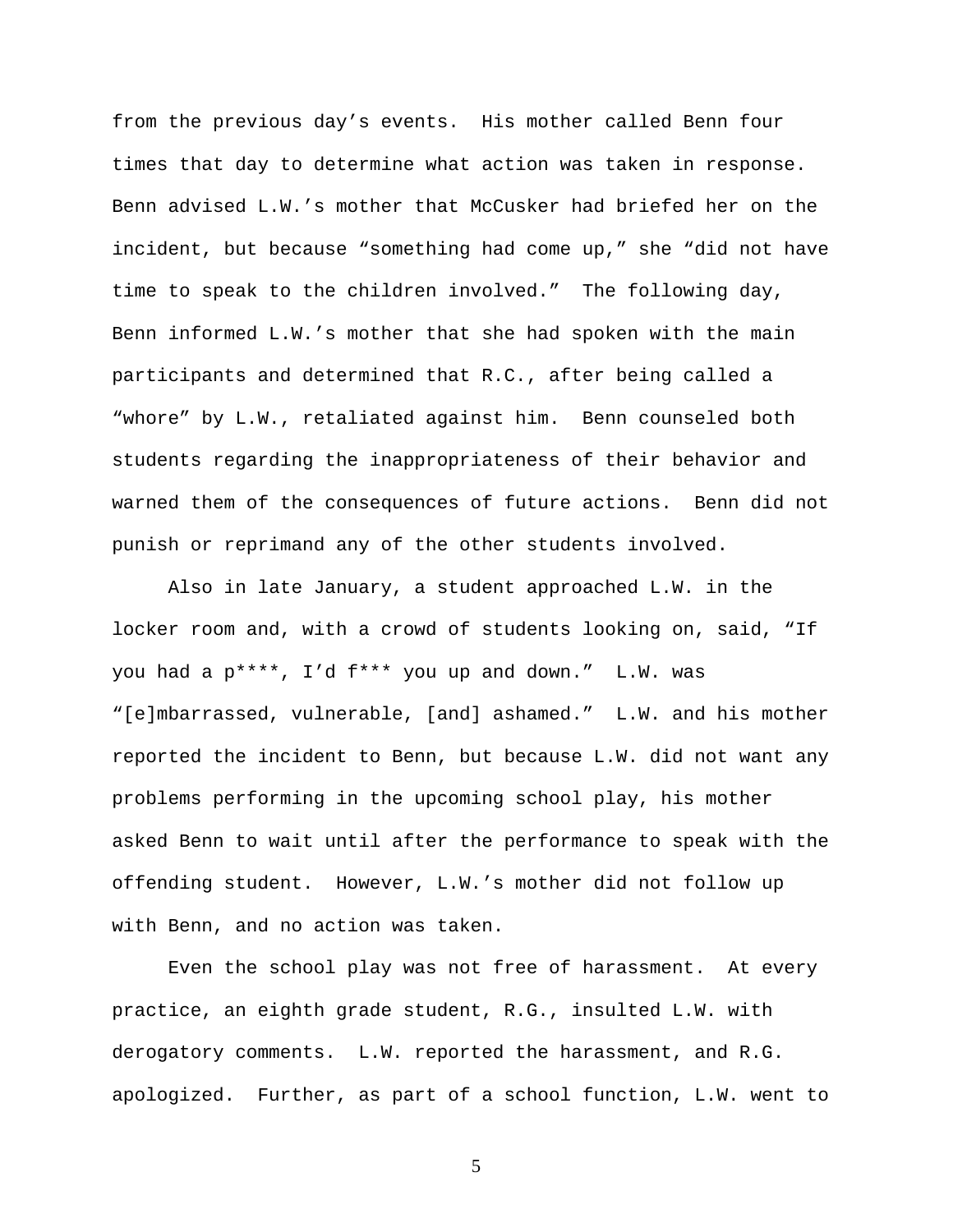Toms River High School North to watch a dress rehearsal of a school play. There, D.M. mocked L.W. and smacked him on the head with his playbill. L.W. reported the incident. Benn counseled D.M., advising him that further inappropriate conduct would result in more significant consequences. D.M.'s mother was advised of the incident. She apologized to L.W.'s mother and insisted that D.M. write a letter apologizing to L.W.

 The insults such as "butt boy, fruit cake, [and] fudge [p]acker" did not abate. The remarks were so frequent in seventh grade that L.W. testified that "[i]f I ma[d]e it through a day without comments, I was lucky." For example, various students pestered L.W. during physical education. When L.W. informed Benn of the badgering, she discouraged the heckling students from using such language and warned them of future consequences if their behavior continued. In addition to reporting the incidents to Benn, L.W. sought the help of his guidance counselor who urged L.W. to "toughen up and turn the other cheek." L.W.'s mother complained to Benn about the guidance counselor's advice.

 The harassment at Intermediate West peaked in mid-March. While standing in the lunch line, M.S., along with two friends, J.A. and C.C., approached L.W., calling him "gay" and "faggot." M.S. then grabbed L.W.'s "private area" and "humped" him, taunting, "Do you like it, do you like it like this?" L.W.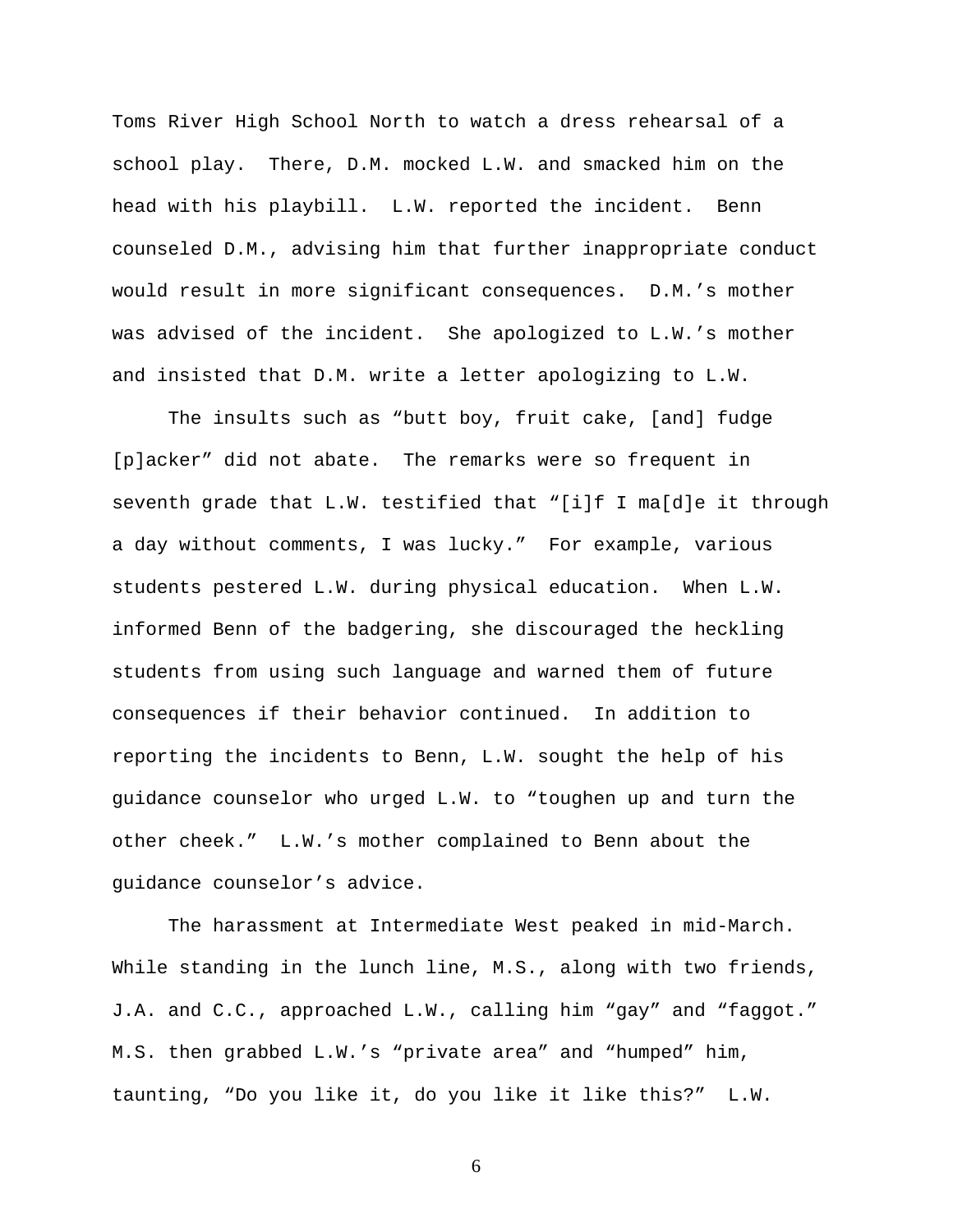escaped, but M.S. followed him and repeated the molestation as classmates watched. L.W. then fled to the school's main office. Benn spoke with all three attackers, told them that their conduct was "inappropriate" and that, if repeated, "it would be dealt with more severely." The assaulting students then returned to class.

 L.W.'s mother arrived at school shortly thereafter to pick up her son, who waited in the school's main office while his mother and Benn spoke. Even in the main office, students teased L.W. Following the cafeteria incident, L.W. did not attend school for several days. When he did return, Mark Regan, Principal of Intermediate West, Anne Baldi, the school's affirmative action officer, Benn, and McCusker met with L.W.'s mother and aunt. At that meeting, held less than two months after the first reported incident of harassment, Regan informed L.W.'s mother that an "open door policy" would be imposed, permitting her son to leave class and report problems directly to him or Benn any time anyone bothered him. Further, Regan assured L.W.'s mother that her son's teachers would be informed of the situation and L.W.'s special permission to leave class. Finally, Regan stated that harassing students would be dealt with immediately. According to Regan, first-time offenders would be counseled and more drastic action would be taken against repeat offenders.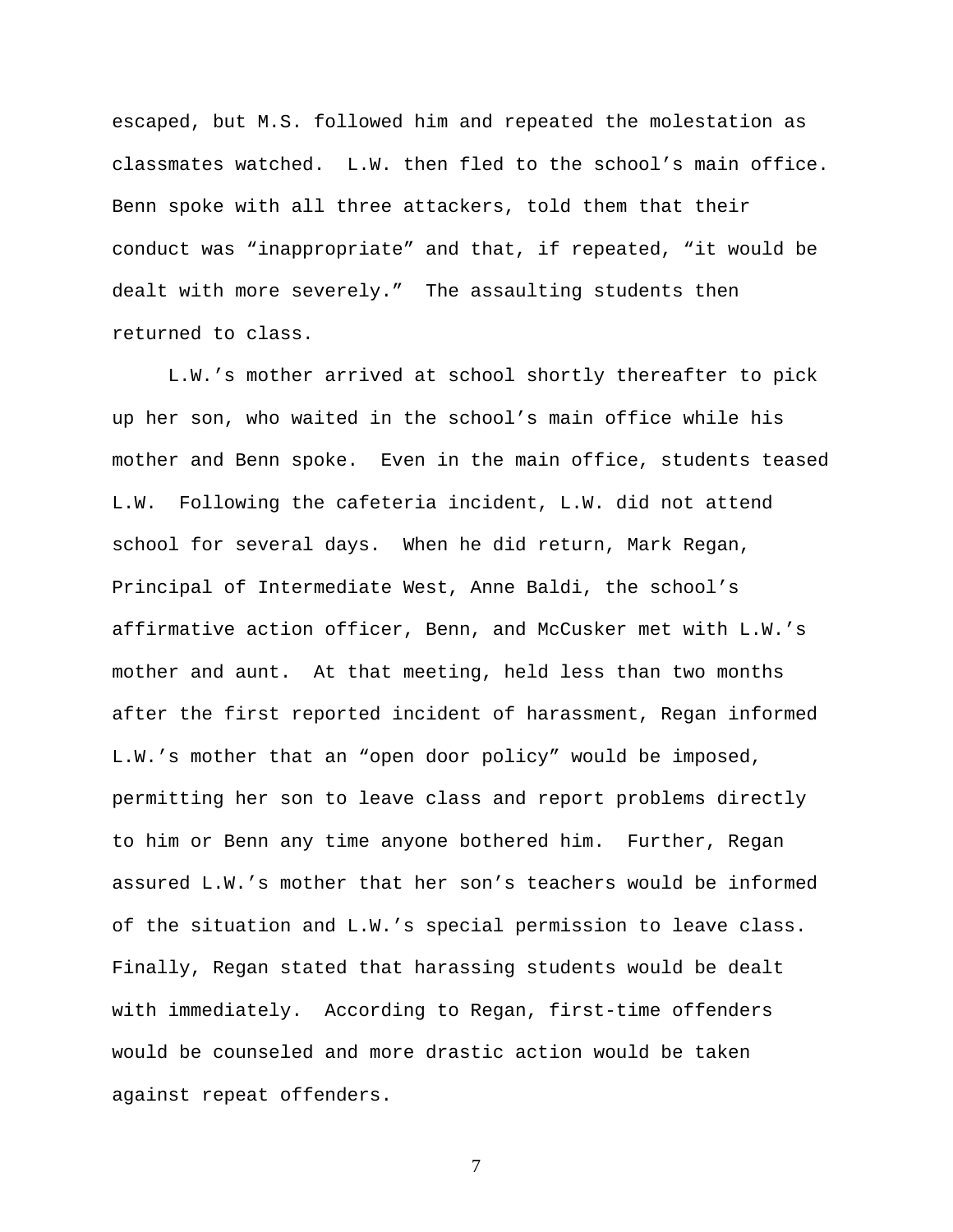On his first day back to school, L.W. faced homosexual taunts from his schoolmates, namely, C.C., B.E., and T.L. School officials reacted. Because C.C. was a repeat offender, his family was contacted and he received detention, while Benn and McCusker counseled the first-time-offenders on the consequences of their behavior. Later that same day, R.B., P.D., J.P., and T.S. told L.W. that he should "be in a girls['] locker room." As a repeat offender, P.D. was punished with detention, his parents were contacted, and he was warned that he would be suspended if he offended again. The others, all firsttime-offenders, were counseled. L.W.'s gym locker was also moved closer to the physical education office.

 The next month, in April of his seventh grade year, L.W. slapped a female student's buttocks on her dare. Thereafter, the female student's brother, D.R., accompanied by W.K., confronted L.W. in the locker room and said, "I heard [you] smacked my sister on her a\*\*, I don't want you to do that, you're a fag, you don't belong doing that." D.R. then slapped L.W. across his face, ordering him "never to touch his sister again." Laughing and saying "Faggot . . . get out of here, we don't want you here," W.K. then "whipped" L.W. over the back of his neck with a silver chain. L.W. reported the incident before going home that day. When his mother arrived, L.W. was crying. He had "welts" on his neck, and his cheek was "all red" from the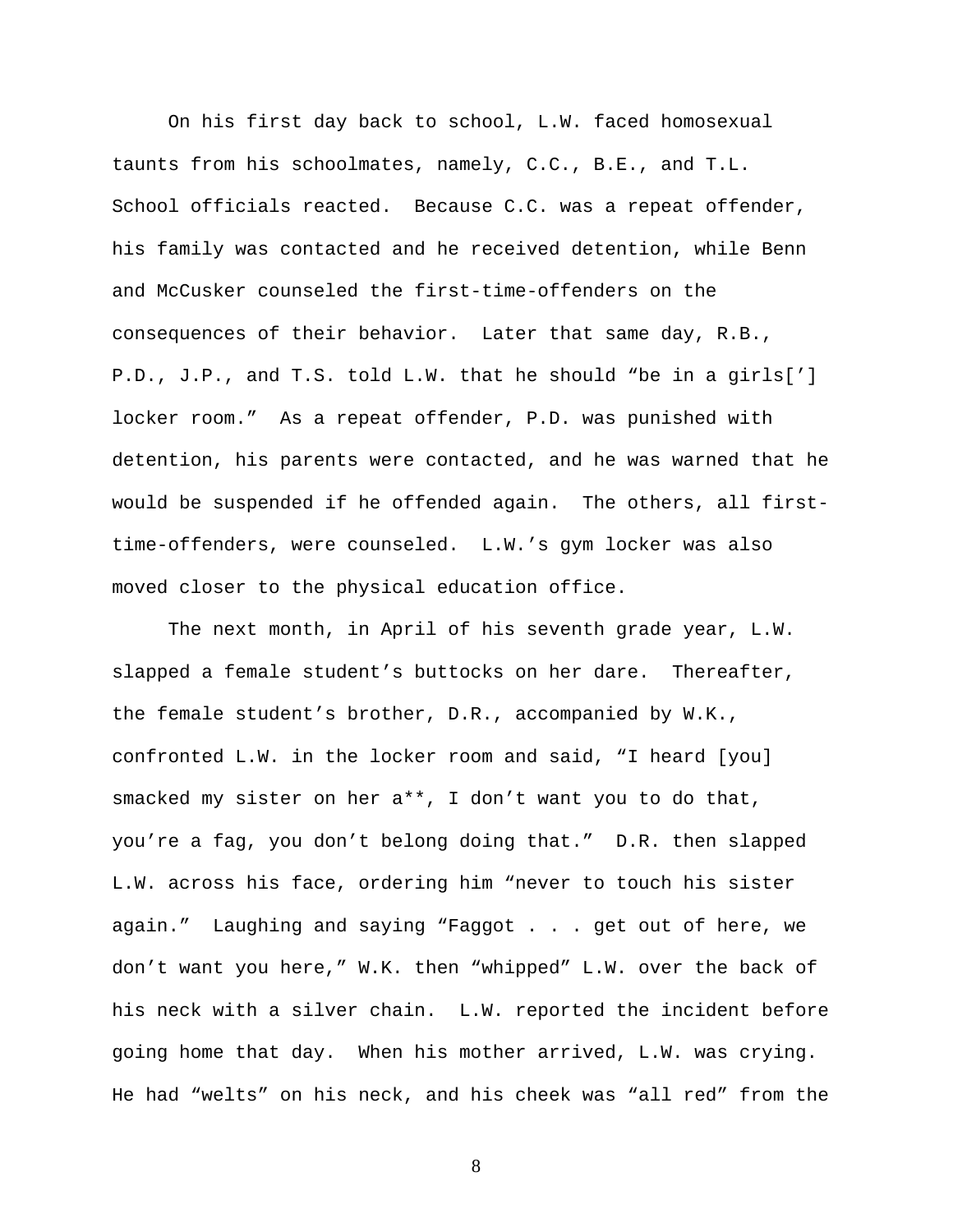attack. School officials suspended D.R. and W.K. five days each. L.W. did not return to school for over a week.

 Although unreported, the verbal abuse persisted through the end of the seventh grade, but was of a lesser degree. Eighth grade was a better year for L.W. Although the verbal harassment continued, it was more sporadic. No physical abuse was reported, and, at L.W.'s graduation, L.W. and his mother thanked Regan for "giving L.[W.] a good year." Concerning the lack of physical confrontation during his eighth grade year, L.W. testified that a security guard monitored him between classes approximately eighty percent of the time. However, the guard, a former police officer, testified that he was assigned to the intermediate school generally and that he was not assigned specifically to monitor L.W. Although the security guard was transferred to Toms River High School South when L.W. entered that school as a freshman, the guard stated that the transfer was unrelated to L.W.'s academic progression.

 Throughout L.W.'s time at Intermediate West, a school-wide non-discrimination policy was in effect, one that the District characterized as a "zero tolerance" policy. The District provided students and parents with a handbook of rules, regulations, and policies stating that the District does not discriminate on the basis of numerous characteristics including race, sex, and religion. However, the handbook did not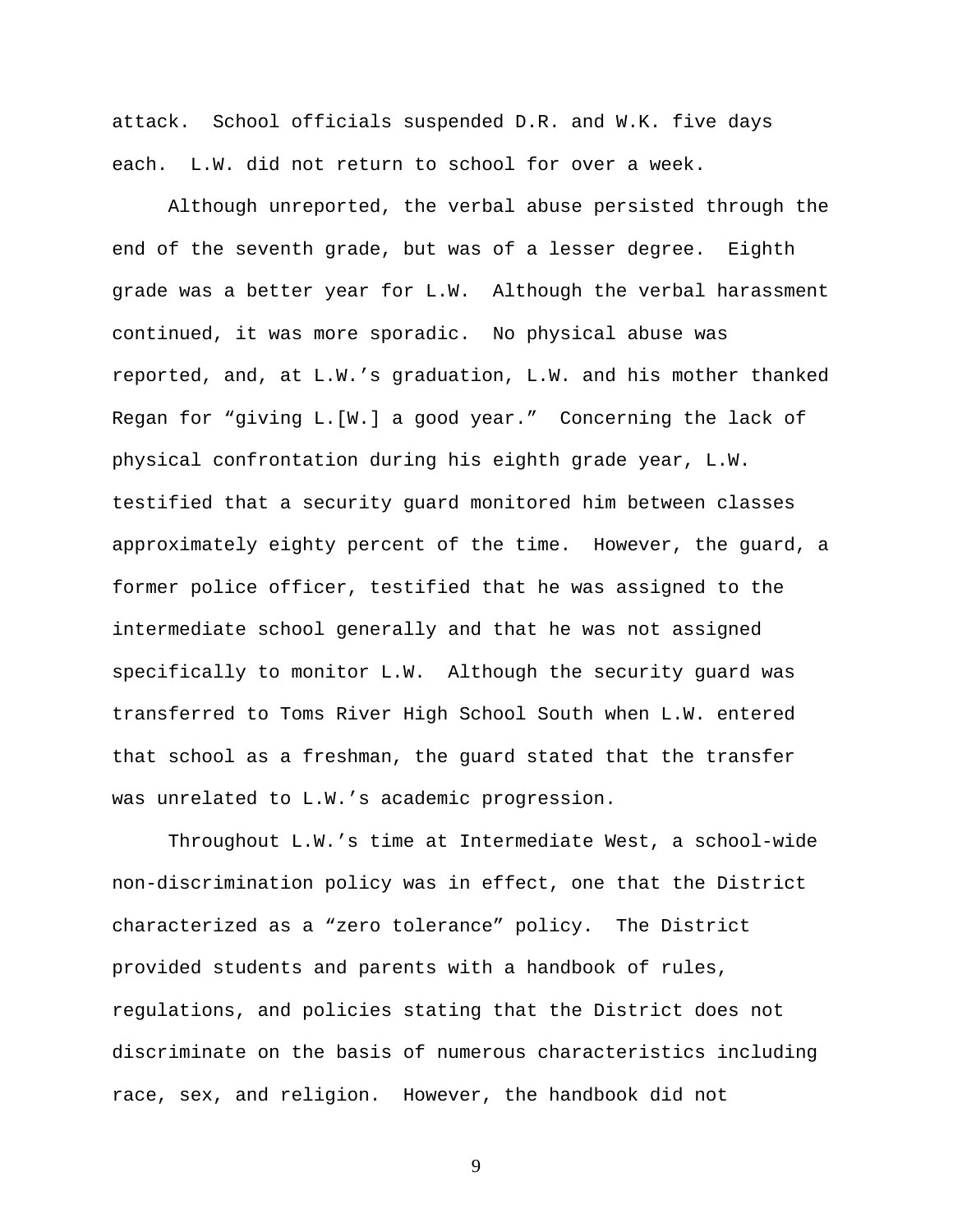enumerate affectional or sexual orientation. Additionally, the District, which oversees roughly 18,000 students, maintained a second nondiscrimination policy, an affirmative action overview. That policy was not generally distributed to students and parents; rather, it was maintained by the District's superintendent, principals, and affirmative action office. The affirmative action overview enumerated "affectional or sexual orientation" as a prohibited basis for discrimination.

Benn testified that she explained the school's nondiscrimination policies to students in a class period at the beginning of the academic year. However, E.C., a classmate of L.W.'s, testified that the assembly addressed mostly "fighting" and "yelling in the hall." To the extent harassment was discussed, according to Benn, no specific reference was made to sexual orientation. The District did not reinforce the discrimination policy through assemblies, letters to parents, or any other widespread communication.

 The District employed "progressive discipline" when addressing peer discrimination and harassment. School officials counseled first-time offenders regarding their inappropriate conduct and advised them that more serious consequences would result if the conduct recurred. For a second transgression, the offender earned disciplinary "points." A third offense could result in suspension. By way of comparison, if a student was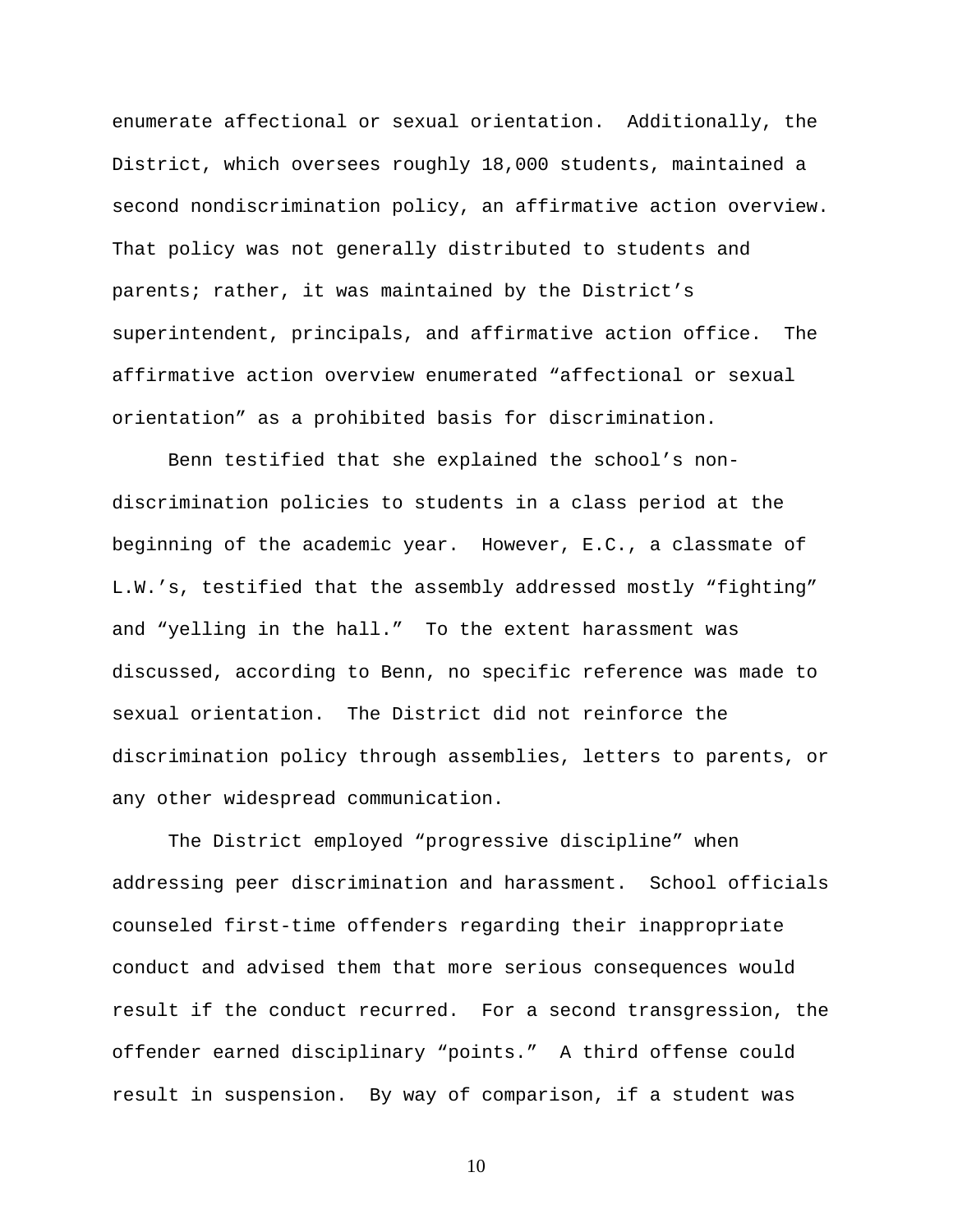more than one minute late for class, the student received three "points" and a detention. Overall, the progressive discipline was student-specific, predicated on the offender's prior record, not the victim's identity or history.

#### High School

 On entering High School South, the epithets resurfaced. To avoid the derision he encountered on the school bus, L.W. decided to walk home after school. However, while walking home from school in early September and off school grounds, a car approached L.W. and three students, L.B., J.F., and M.F., exited. M.F. said, "I heard you have a crush on L.B., and that [his] family doesn't like faggots, [he doesn't] like faggots." J.F. pressed L.W., "Well, are you a faggot?" M.F. chimed in, "We don't like faggots, our whole family doesn't like faggots." L.W. yelled, "It's none of your damn business." M.F. then punched L.W. in the face, knocking him down. L.W. ran away, crying hysterically, but M.F. chased after him threatening, "If I hear that you said anything about this I'm going to knife you." L.W. subsequently missed a day or two of school.

 In the wake of the attack, L.W.'s mother informed high school officials of the mistreatment her son endured in middle school. According to L.W.'s mother, the educators seemed unaware of L.W.'s past. The District suspended M.F. for ten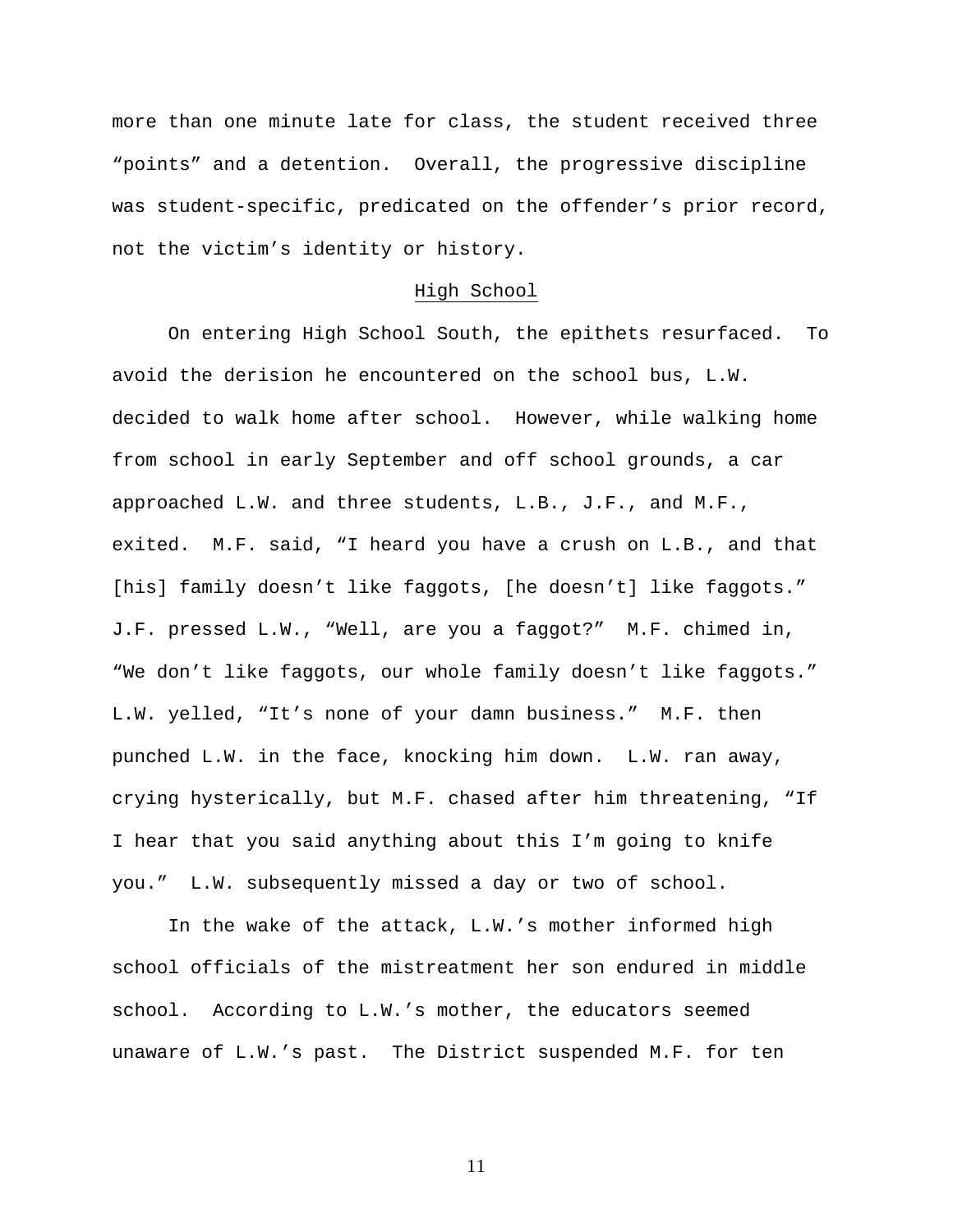days, and he later pled guilty to a charge of assault. School officials advised L.W. to take the bus home in the future.

 The final incident occurred in mid-September when L.W. went to downtown Toms River for lunch, as many students did. L.T. approached L.W., who was sitting on a curb outside a 7-Eleven convenience store. Unprovoked, L.T. pushed L.W. to the ground and grabbed L.W.'s shirt. L.T. warned L.W. that if he ever heard that L.W. had a crush on him or his friends again that he'd "kick [L.W.'s] a\*\*." The aggressor then "completely covered" L.W. with dirt. The District suspended L.T. for ten days.

 L.W. never returned to High School South, but instead withdrew from the District to attend school elsewhere. During the following month, his mother attempted to find alternative placement for L.W., without assistance from the District. After his mother expressed an interest in Red Bank Regional High School, the District agreed to subsidize L.W.'s attendance and transportation expenses. Enrolled in Red Bank Regional's performing arts program, L.W. completed his freshman year without encountering "one single problem." The next year, because of the transportation burden on his family, L.W. transferred to Ocean County Vocational Technical School, Career and Technical Institute.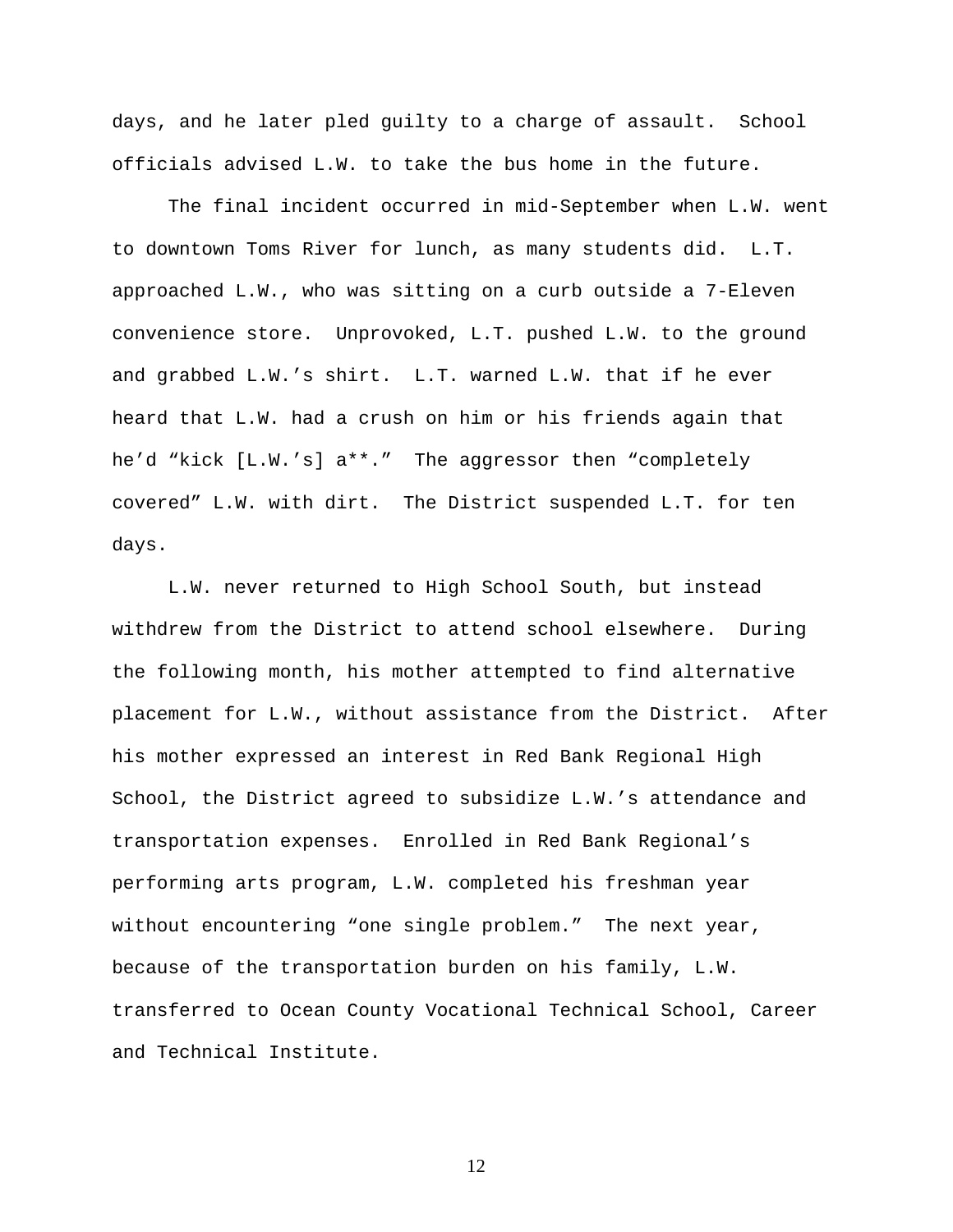L.W. described his time as a student in the District as "very upsetting." Indeed, L.W. stated that he felt as if he missed his "teenage years." Prior to the harassment, family members described L.W. as "a very happy child." After the maltreatment, his family described him as "depressed," "fearful," and "withdrawn." According to his mother, he "was not . . . the same kid that he was years before." L.W. had difficulty paying attention in class, a problem that negatively impacted his academic performance. In fact, in seventh grade, a teacher called L.W.'s mother to express her concerns. The teacher reported that L.W. was "not the same boy who walked into my classroom in September. He's disruptive[, and] his grades are falling." His mother cited the harassment as the cause, a revelation that "shocked" the teacher, who was unaware of any problems.

## Procedural History

L.W.'s mother filed a complaint with the Division on Civil Rights on her and her son's behalf, claiming that L.W. was repeatedly subjected to harassment by his peers due to his perceived sexual orientation. $^1$  The complaint alleged that the

 $\overline{a}$ 

<sup>1</sup> The LAD enumerates "affectional or sexual orientation" as a protected characteristic. N.J.S.A. 10:5-12(f). Because that phrase expressly encompasses both "perceived" and actual sexual orientation, N.J.S.A. 10:5-5(hh), L.W.'s sexual orientation is of no consequence to this case.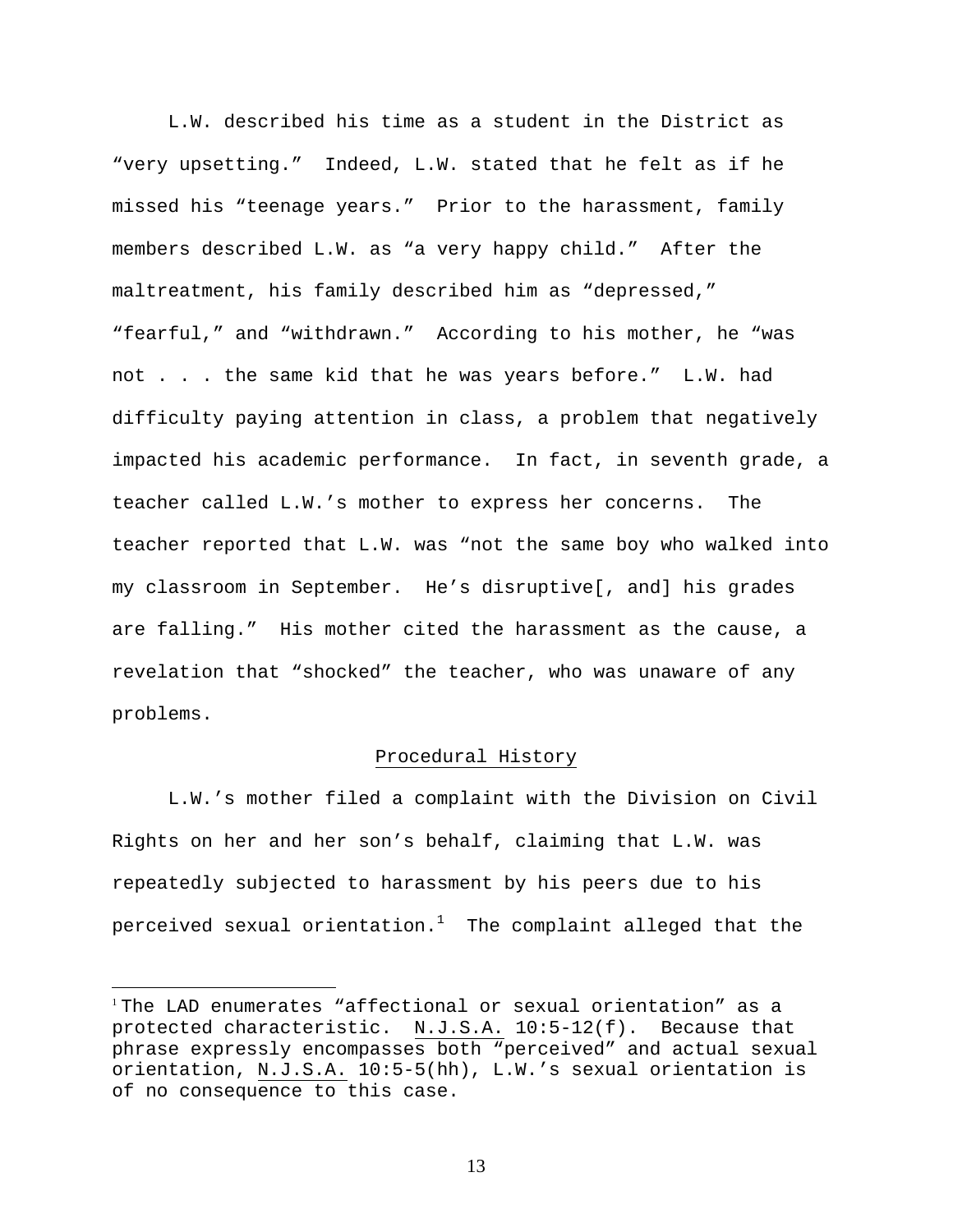District's failure to take corrective action violated the LAD. The matter was referred to the Office of Administrative Law and a three-day hearing was held. The Administrative Law Judge (ALJ) concluded that a cause of action against a school district for student-on-student sexual harassment was not cognizable under the LAD. Further, even assuming that the LAD recognized such a cause of action, the ALJ opined that L.W.'s claim should be governed by Title IX standards. Title IX, which prohibits sexual discrimination in any federally-funded educational program, permits liability "only where the funding recipient acts with deliberate indifference to known acts of harassment." Davis v. Monroe County Bd. of Educ., 526 U.S. 629, 633, 119 S. Ct. 1661, 1666, 143 L. Ed. 2d 839, 847 (1999). The ALJ thus rejected the standards governing hostile work environment sexual harassment under the LAD, which hold an employer liable when "the employer had actual knowledge of the harassment and did not promptly and effectively act to stop it." Lehmann v. Toys 'R' Us, Inc., 132 N.J. 587, 622 (1993).

 The Director of the Division on Civil Rights reviewed and rejected the ALJ's dismissal of the complaint. The Director found that the LAD recognized hostile environment claims against a school district. The Director adopted "standards similar to those established . . . in Lehmann" and concluded that a "school district will be liable for such harassment where the school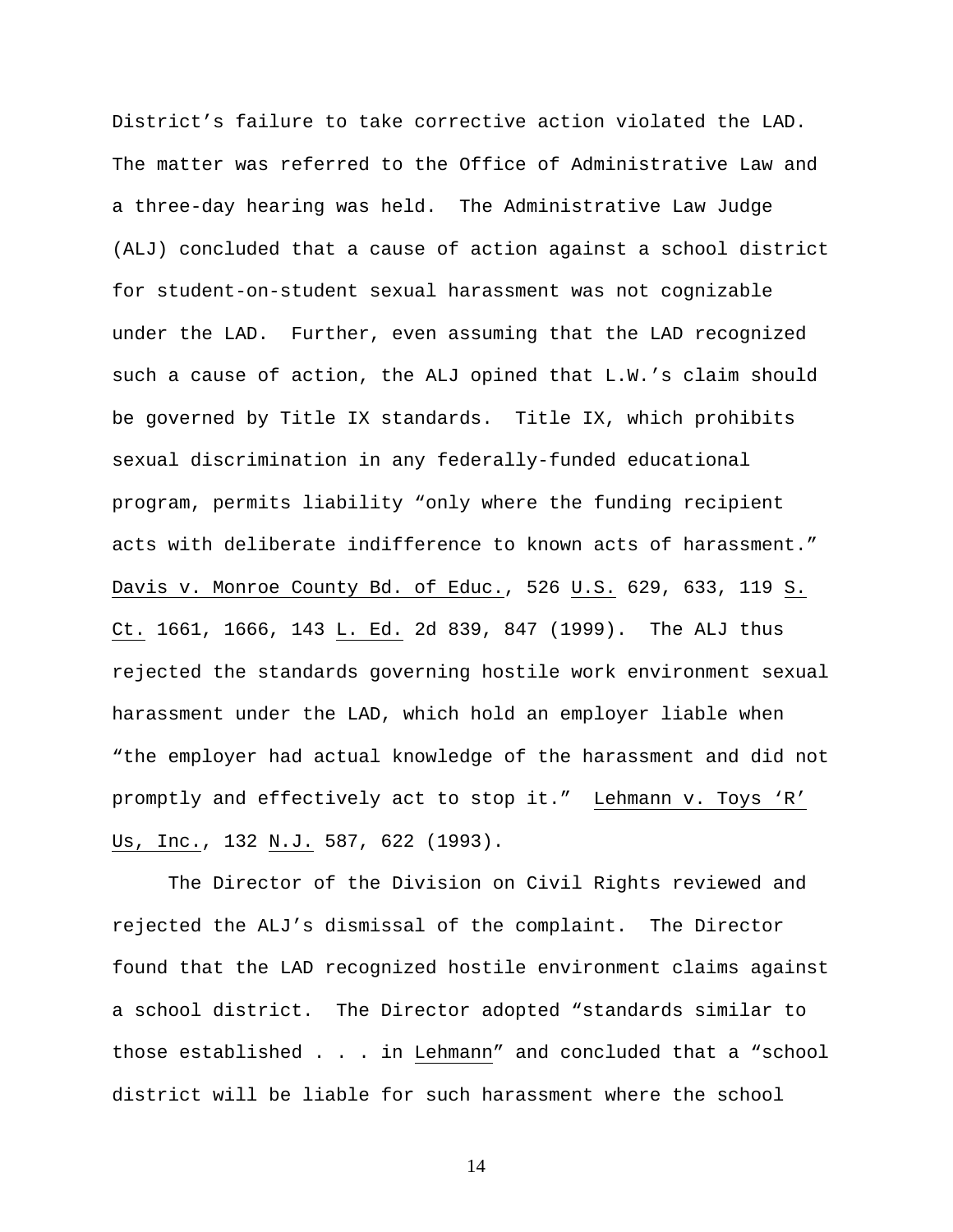administration or its agents or employees knew or should have known of the harassment and failed to take effective measures to stop it." Applying those principles, he concluded that L.W. was entitled to recovery. The Director ordered equitable measures, requiring the District to revamp its policies and procedures regarding the prevention of peer sexual harassment. He also awarded \$50,000 in emotional distress damages to L.W. and \$10,000 in emotional distress damages to his mother. Finally, the Director assessed a \$10,000 penalty against the District and granted plaintiffs' application for attorneys' fees.

 The Appellate Division affirmed in part and reversed in part, remanding the matter for further proceedings in conformity with its opinion. L.W. v. Toms River Reg'l Schs. Bd. of Educ., 381 N.J. Super. 465, 474 (App. Div. 2005). The panel found that "a claim against a school district may be brought under the LAD for peer harassment that is based on an individual's 'affectional or sexual orientation' if the harassment rises to the level of a denial of the 'advantages, facilities or privileges' of a public school." Id. at 486. The court held that principles "substantially the same as those employed to determine whether sexual harassment creates a hostile work environment" under Lehmann govern student-on-student harassment allegations. Id. at 486. Therefore, the Appellate Division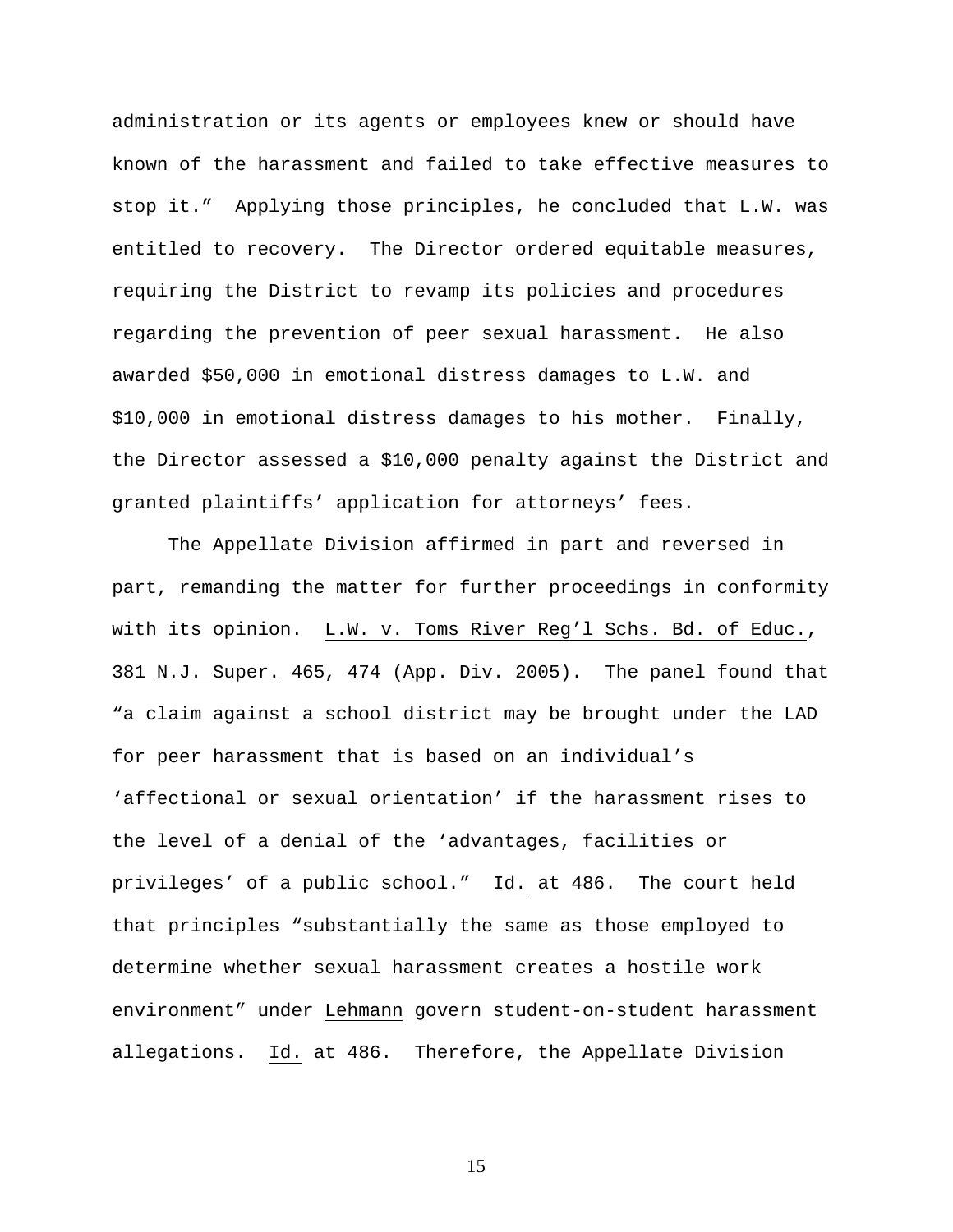affirmed the \$50,000 compensatory damages award to L.W. Id. at 499-500.

However, the panel reversed the Director's award of \$10,000 to L.W.'s mother, finding that she was not an aggrieved person under the LAD. Id. at 500-01. Further, the Appellate Division reversed the Director's order requiring the adoption of remedial measures and remanded the matter for reconsideration consistent with its opinion. Id. at 497-98. The court concluded that the record did not support such remedies because there was no evidence indicating either a district-wide problem concerning student-on-student harassment based on sexual orientation or any such harassment in the District's schools since L.W.'s attendance. Ibid. Judge Alley dissented, disagreeing with the majority's finding that the District failed to take effective remedial measures. Id. at 501 (Alley, J., dissenting). According to the dissent, the record was bereft of evidence indicating how other school districts handle peer harassment, thus making any determination of reasonableness problematic. Id. at 502-04 (Alley, J., dissenting).

Based on the dissent in the Appellate Division, the District's appeal of the ineffective remedial measures finding is before us as of right. R. 2:12-1(a)(2). We also granted the District's petition for certification concerning whether the LAD provides a cause of action for peer harassment, and, if so, what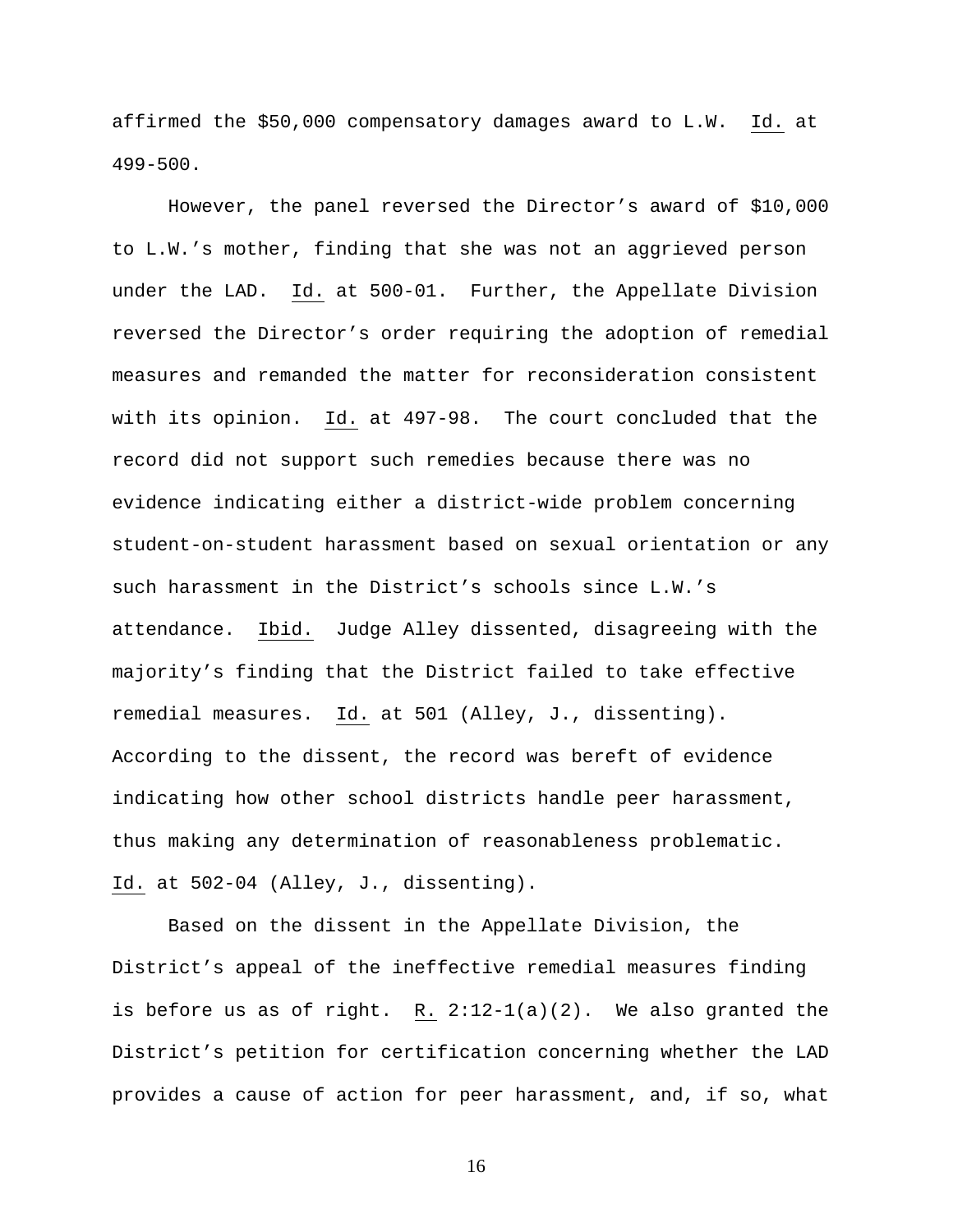the appropriate standard of liability is for such a claim. 186 N.J. 605 (2006). Seven child advocacy and civil rights organizations, including the American Civil Liberties Union, submitted a joint amicus curiae brief.

## II.

"Freedom from discrimination is one of the fundamental principles of our society." Lehmann, supra, 132 N.J. at 600. With that bedrock principle in mind, "the overarching goal of the [LAD] is nothing less than the eradication 'of the cancer of discrimination.'" Fuchilla v. Layman, 109 N.J. 319, 334 (quoting Jackson v. Concord Co., 54 N.J. 113, 124 (1969)), cert. denied, 488 U.S. 826, 109 S. Ct. 75, 102 L. Ed. 2d 51 (1988). In short, the LAD is the Legislature's attempt to "protect society from the vestiges of discrimination." Cedeno v. Montclair State Univ., 163 N.J. 473, 478 (2000).

Enacted in 1945 as the first state anti-discrimination statute in the nation, the LAD ensures "that the civil rights guaranteed by the State Constitution are extended to all its citizens." Viscik v. Fowler Equip. Co., Inc., 173 N.J. 1, 12 (2002) (citing L. 1945, c. 169; N.J.S.A. 10:5-2).The Legislature declared that "discrimination threatens not only the rights and proper privileges of the inhabitants of the State but menaces the institutions and foundation of a free democratic State . . . [and] that because of discrimination, people suffer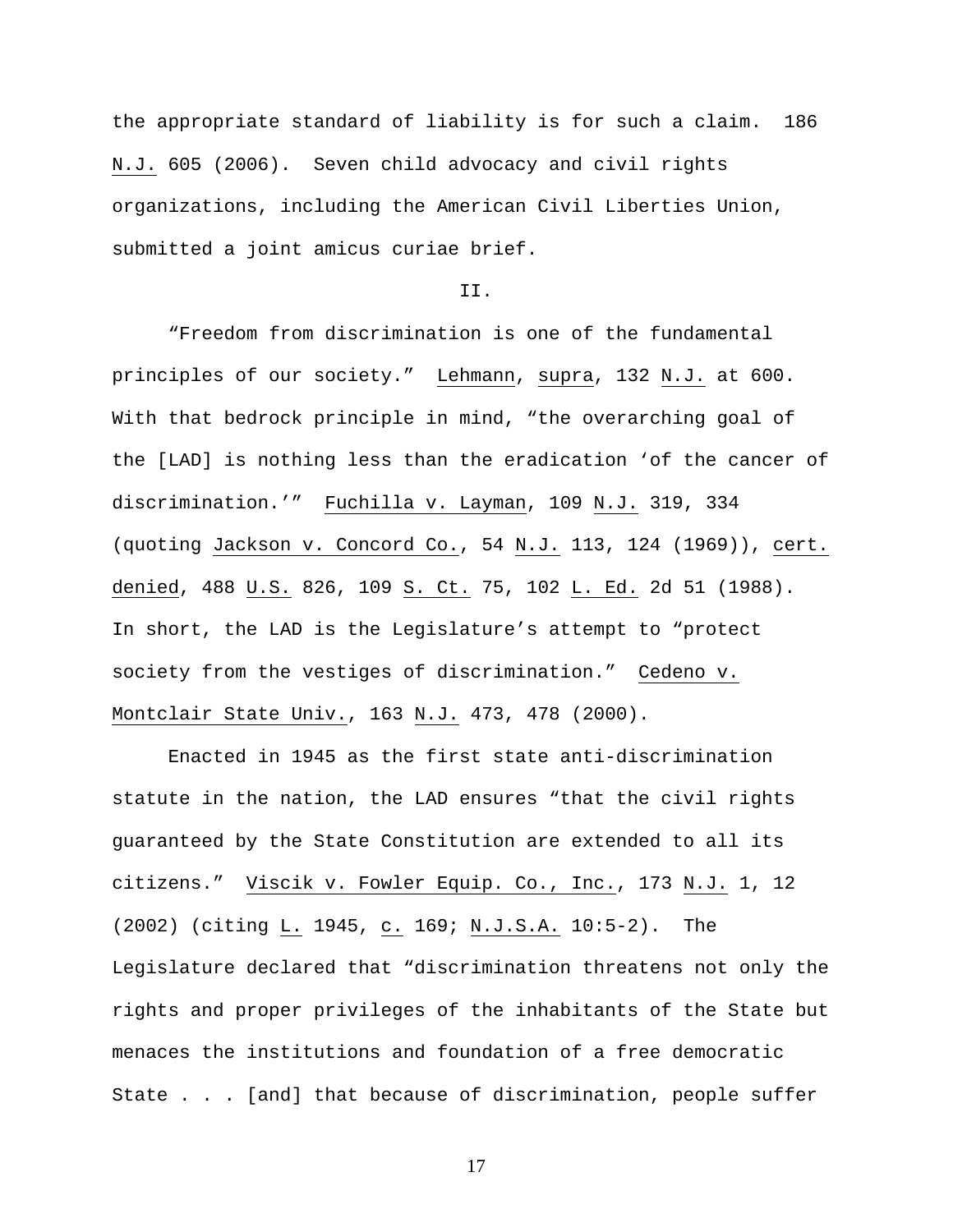personal hardships, and the State suffers a grievous harm." N.J.S.A. 10:5-3. With those legislative underpinnings as a backdrop, this Court has liberally construed the LAD to further the Legislature's broad remedial objectives. See Viscik, supra, 173 N.J. at 13; see also N.J.S.A. 10:5-3 ("[T]his act shall be liberally construed in combination with other protections available under the laws of this State."). Moreover, our courts counsel that "the more broadly [the LAD] is applied the greater its antidiscriminatory impact." Ptaszynski v. Uwaneme, 371 N.J. Super. 333, 345 (App. Div.), certif. denied, 182 N.J. 147 (2004).

#### III.

 The first question presented in this appeal is whether the LAD recognizes a cause of action against a school district for student-on-student harassment based on perceived sexual orientation. Because that question entails statutory interpretation, we begin with the statute's plain language - our polestar in discerning the Legislature's intent. See DiProspero v. Penn, 183 N.J. 477, 492 (2005) (stating that statutory language is "best indicator" of legislative intent); Alan J. Cornblatt, P.A. v. Barow, 153 N.J. 218, 231 (1998) (noting that statute's language is "surest indicator" of legislative intent). "If the language is plain and clearly reveals the statute's meaning, the Court's sole function is to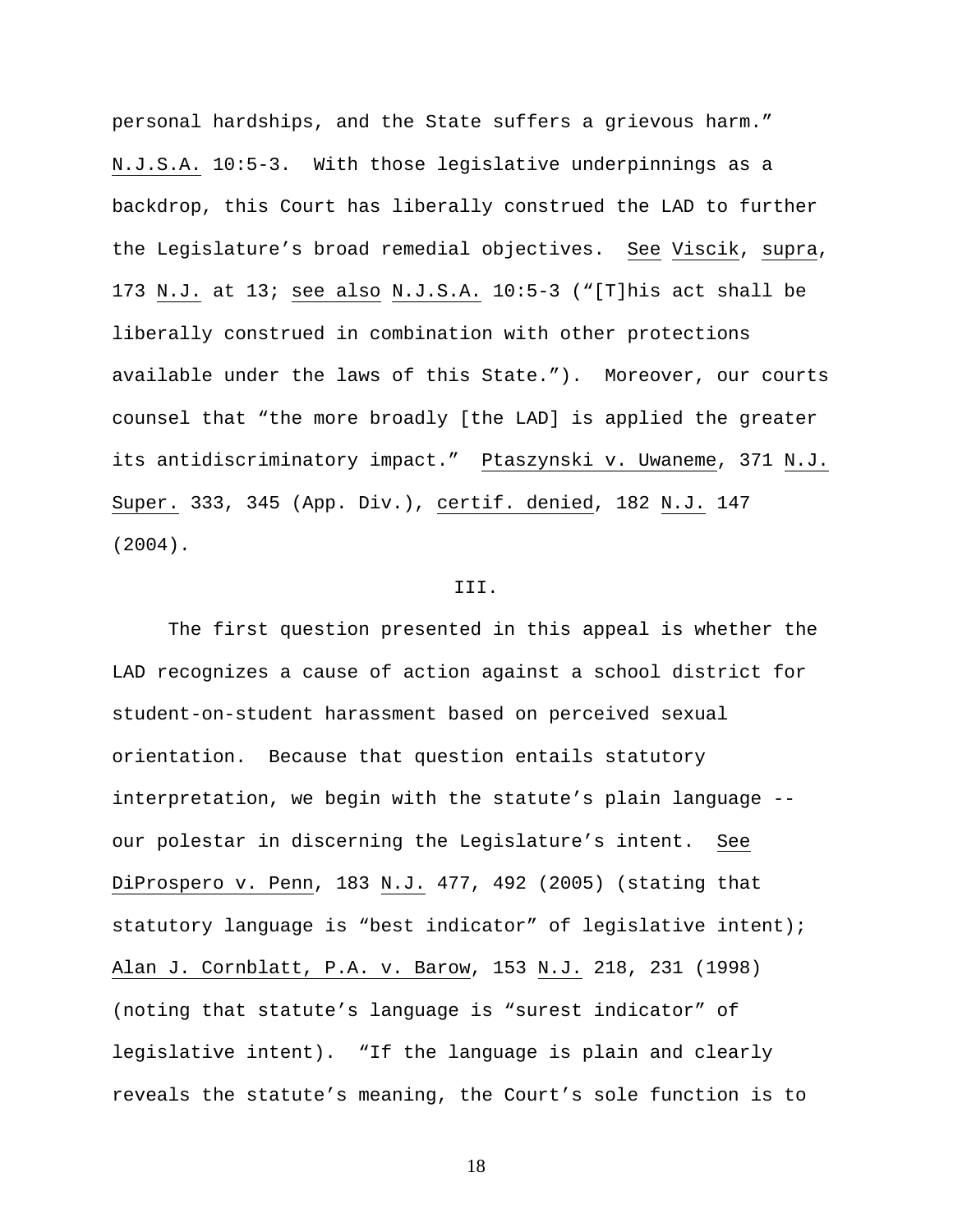enforce the statute according to its terms." Frugis v. Bracigliano, 177 N.J. 250, 280 (2003).

The LAD provides, in pertinent part:

All persons shall have the opportunity to. . obtain all the accommodations, advantages, facilities, and privileges of any place of public accommodation . . . without discrimination because of race, creed, color, national origin, ancestry, age, marital status, affectional or sexual orientation, familial status, disability, nationality, sex or source of lawful income used for rental or mortgage payments. . . . This opportunity is recognized as and declared to be a civil right.

[N.J.S.A. 10:5-4.]

 Pursuant to the LAD, it is unlawful "[f]or any owner, lessee, proprietor, manager, superintendent, agent, or employee of any place of public accommodation directly or indirectly to refuse, withhold from or deny to any person any of the accommodations, advantages, facilities or privileges thereof, or to discriminate against any person in the furnishing thereof" on the basis of that person's "affectional or sexual orientation." N.J.S.A. 10:5-12(f). "Affectional or sexual orientation" is defined by the Act as "male or female heterosexuality, homosexuality or bisexuality by inclination, practice, identity or expression, having a history thereof or being perceived, presumed or identified by others as having such an orientation." N.J.S.A. 10:5-5(hh). Further, "place of public accommodation"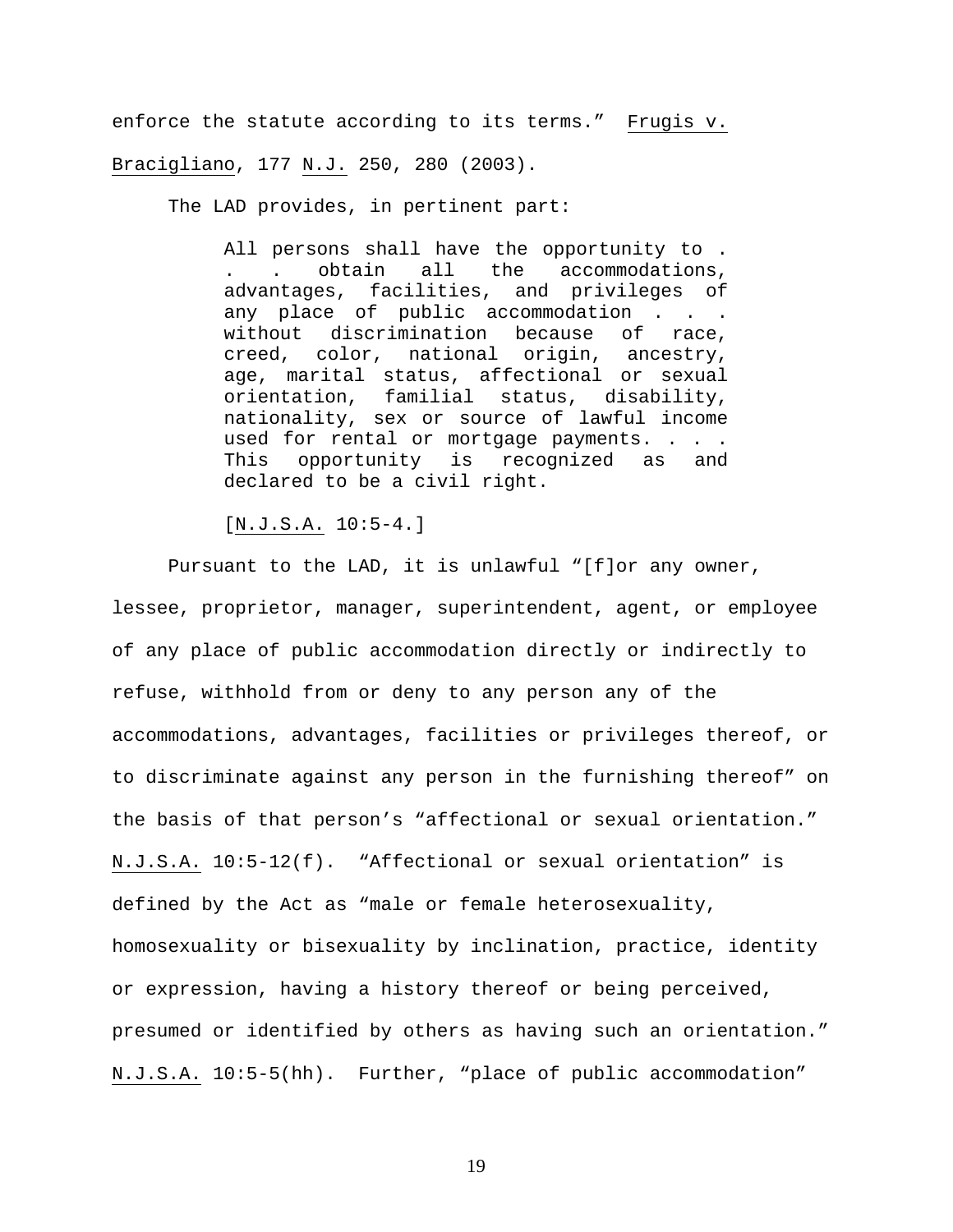expressly includes "any . . . primary and secondary school, . . . high school, . . . or any educational institution under the supervision of the State Board of Education, or the Commissioner of Education of the State of New Jersey." N.J.S.A. 10:5-5(l).

Application of the LAD to claims filed against school districts for student-on-student affectional or sexual orientation harassment will address a significant problem facing our State's educational system. In fact, our Legislature has confronted the negative impact of "harassment, intimidation, and bullying" in our schools. See N.J.S.A. 18A:37-13 to -18 (enacting procedures to curb acts "reasonably perceived as being motivated either by actual or perceived characteristic, such as . . . sexual orientation"). As the Legislature found,

> [A] safe and civil environment in school is necessary for students to learn and achieve high academic standards; harassment, intimidation or bullying, like other disruptive or violent behaviors, is conduct that disrupts both a student's ability to learn and a school's ability to educate its students in a safe environment.

[N.J.S.A. 18A:37-13.]

Commentators underscore the insidious existence and detrimental effects of peer sexual harassment in our schools. See, e.g., Rebecca A. Oleksy, Comment, Student-on-Student Sexual Harassment: Preventing a National Problem on a Local Level, 32 Seton Hall L. Rev. 230, 230 (2001) ("Student-on-student sexual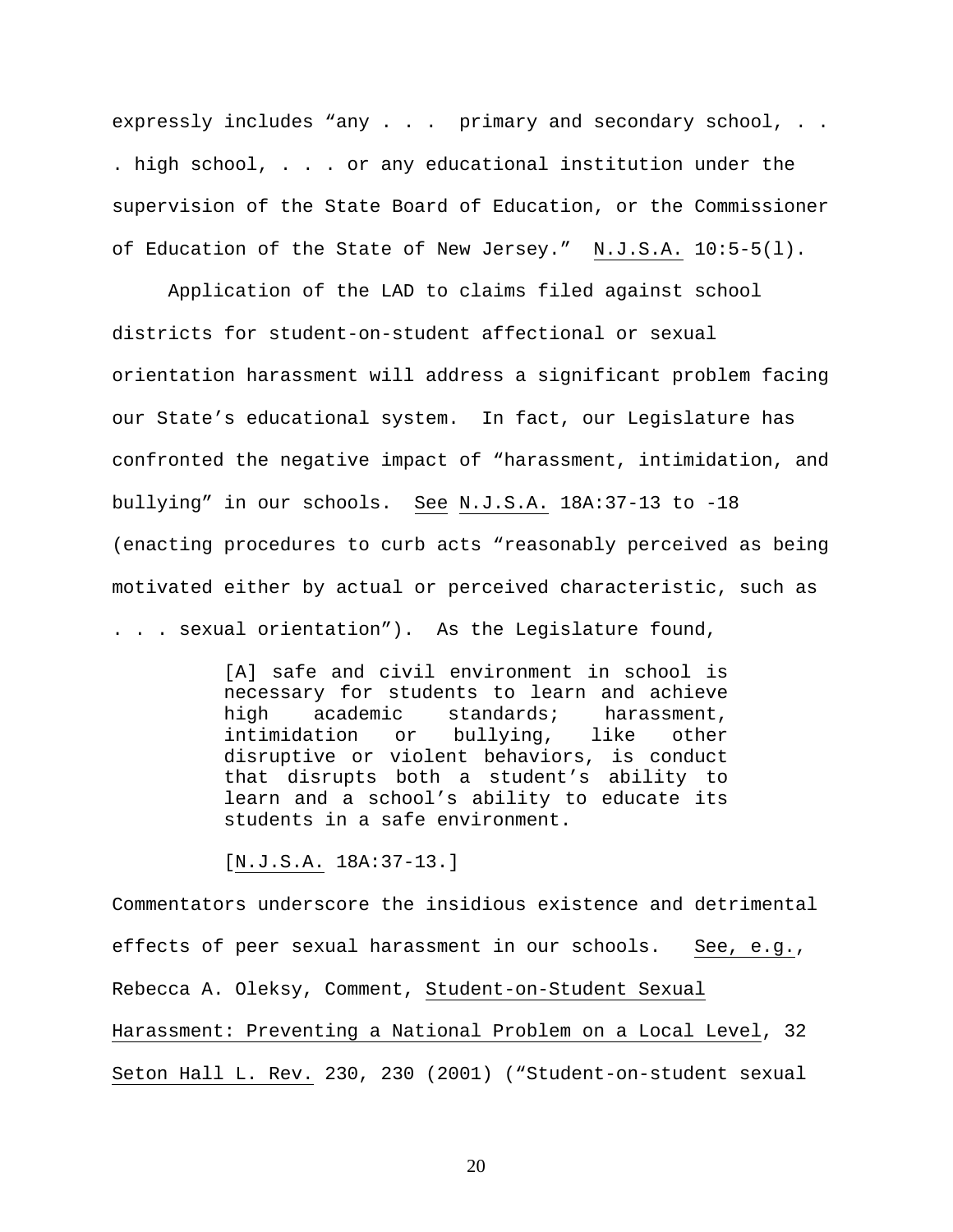harassment is a pervasive problem in primary and secondary schools throughout our nation."). The Legislature underscored the problem's severity when it criminalized "bias intimidation." N.J.S.A. 2C:16-1. Although that statute is not implicated in this appeal, one who engages in the purposeful intimidation of another because of the victim's sexual orientation is guilty of, at minimum, a fourth degree offense. Id. (also listing race, color, religion, gender, handicap, or ethnicity as protected characteristics).

Because of the Act's plain language, its broad remedial goal, and the prevalent nature of peer sexual harassment, we conclude that the LAD permits a cause of action against a school district for student-on-student harassment based on an individual's perceived sexual orientation if the school district's failure to reasonably address that harassment has the effect of denying to that student any of a school's "accommodations, advantages, facilities or privileges." See N.J.S.A. 10:5-12(f). A contrary conclusion would be incongruous with the LAD's prohibition of discrimination in other settings, including the workplace, because "[t]he right of a student to achieve an education free from sexual harassment is certainly as important as the rights of an employee in a work setting." K.P. v. Corsey, 228 F. Supp. 2d 547, 550 (D.N.J. 2002), rev'd on other grounds, 77 Fed. Appx. 611 (3d Cir. 2003). By recognizing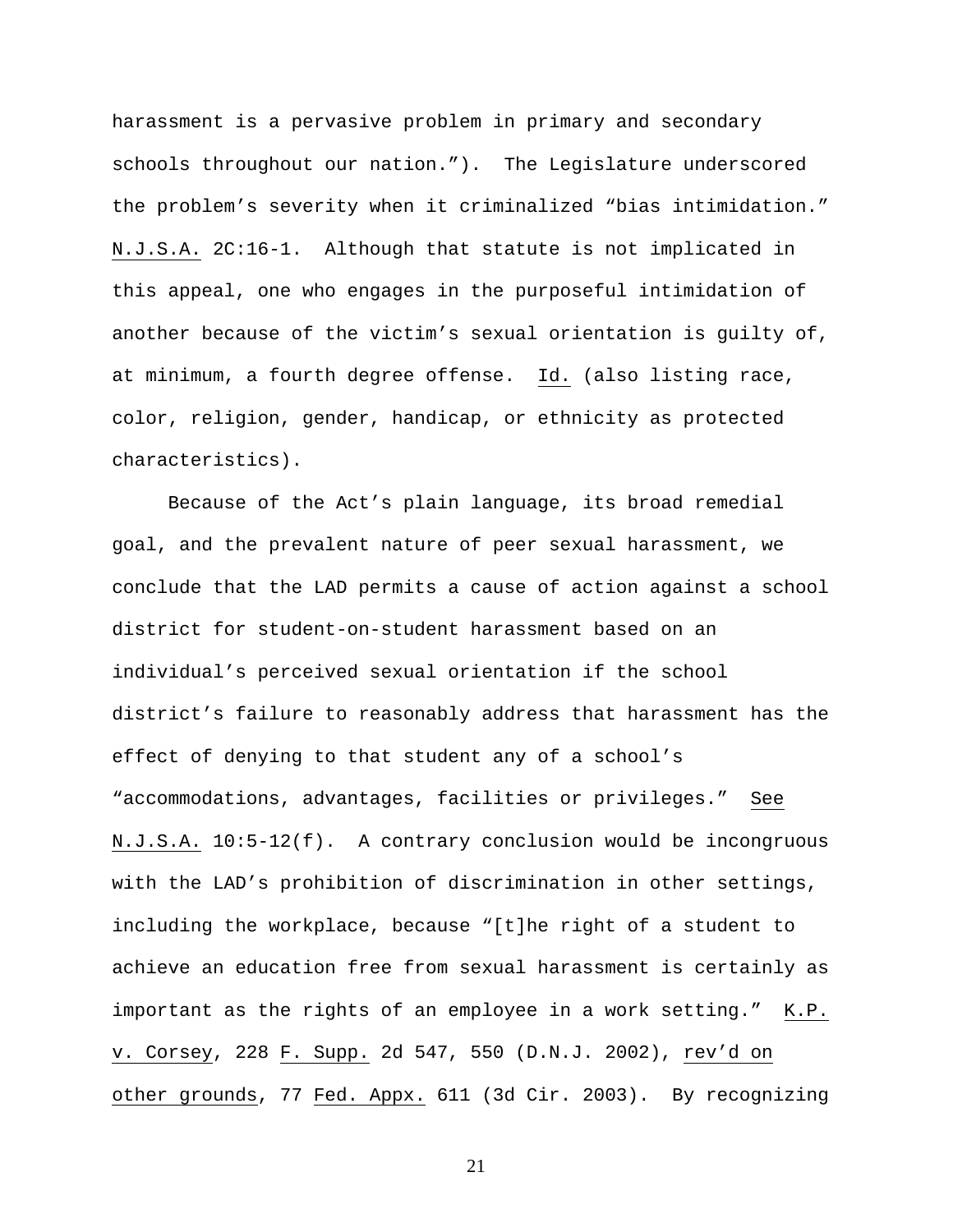a cause of action against school districts for failing to reasonably address peer-based, affectional orientation harassment, we further the Legislature's goal of eradicating the invidious discrimination faced by students in our public schools.

We do not suggest, however, that isolated schoolyard insults or classroom taunts are actionable. Rather, in the educational context, to state a claim under the LAD, an aggrieved student must allege discriminatory conduct that would not have occurred "but for" the student's protected characteristic, that a reasonable student of the same age, maturity level, and protected characteristic would consider sufficiently severe or pervasive enough to create an intimidating, hostile, or offensive school environment, and that the school district failed to reasonably address such conduct. See Lehmann, supra, 132 N.J. at 603-04 (enumerating standard for actionable hostile work environment sexual harassment).

#### IV.

 We turn now to the circumstances under which a school district's actions -- or inactions -- in preventing and addressing a hostile school environment entitle an aggrieved student to recovery.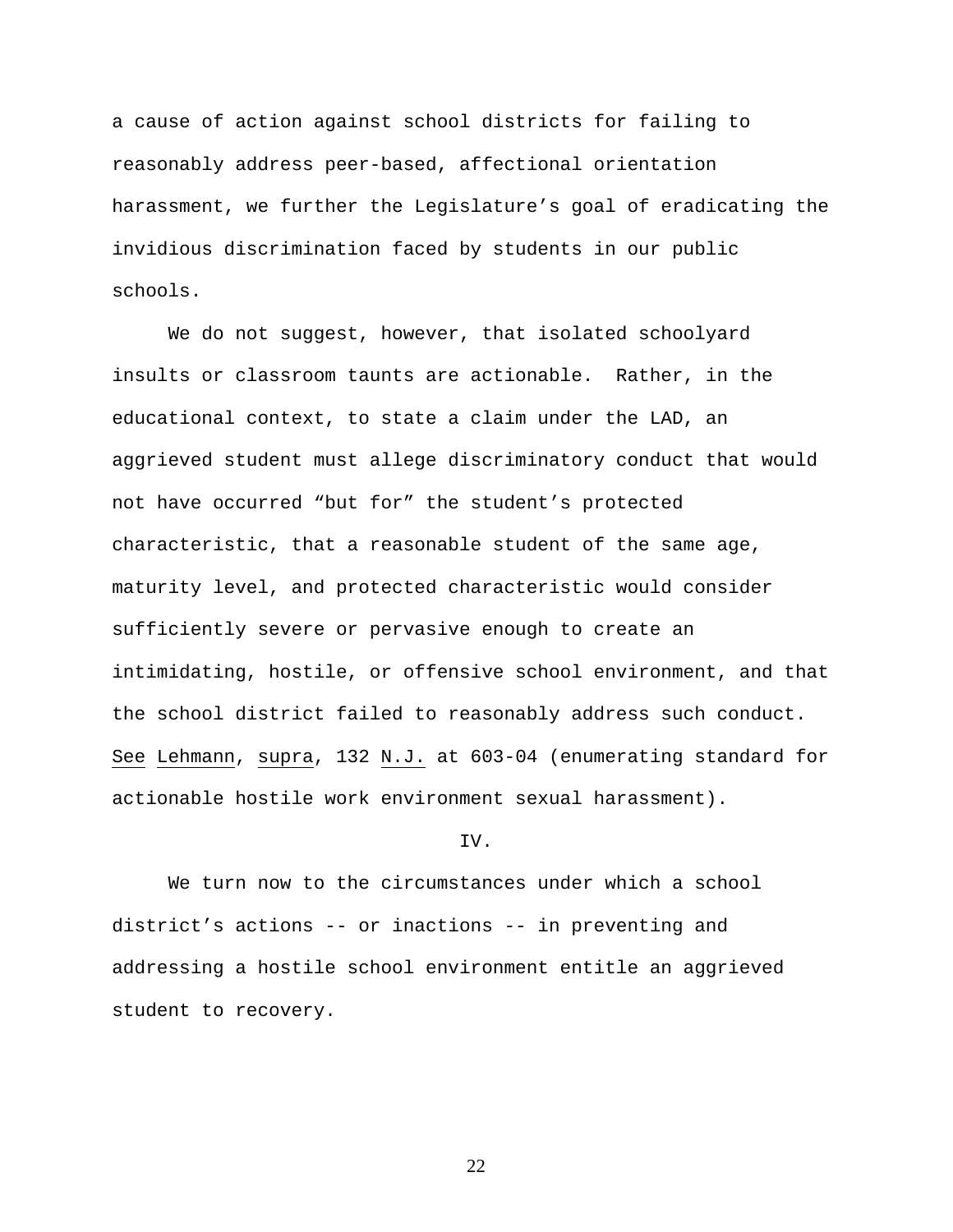Because the LAD prohibits discrimination in places of public accommodation as well as the workplace, see N.J.S.A. 10:5-4, L.W. argues that the Director and the Appellate Division correctly applied a standard similar to the hostile work environment sexual harassment standard of liability enumerated in Lehmann, supra, 132 N.J. at 622, to the analogous hostile school environment alleged here. This Court in Lehmann, supra, held that an employee states a claim for hostile work environment sexual harassment under the LAD when the victim alleges "severe or pervasive" discriminatory conduct that "create[s] an intimidating, hostile, or offensive working environment." 132 N.J. at 592. Moreover, in Lehmann, this Court established that under the LAD an employer will be liable for compensatory damages for a hostile work environment in three circumstances: (1) when the employer grants a supervisor authority to control the workplace and the supervisor abuses that authority to create a hostile environment, id. at 620; (2) when the employer negligently manages the workplace by failing to enact anti-harassment policies and mechanisms, id. at 621-22; or (3) when the employer has actual or constructive knowledge of the harassment and fails to take effective measures to end the discrimination, id. at 622-23. It is the last circumstance that is relevant in this appeal. The Lehmann Court stated that

A.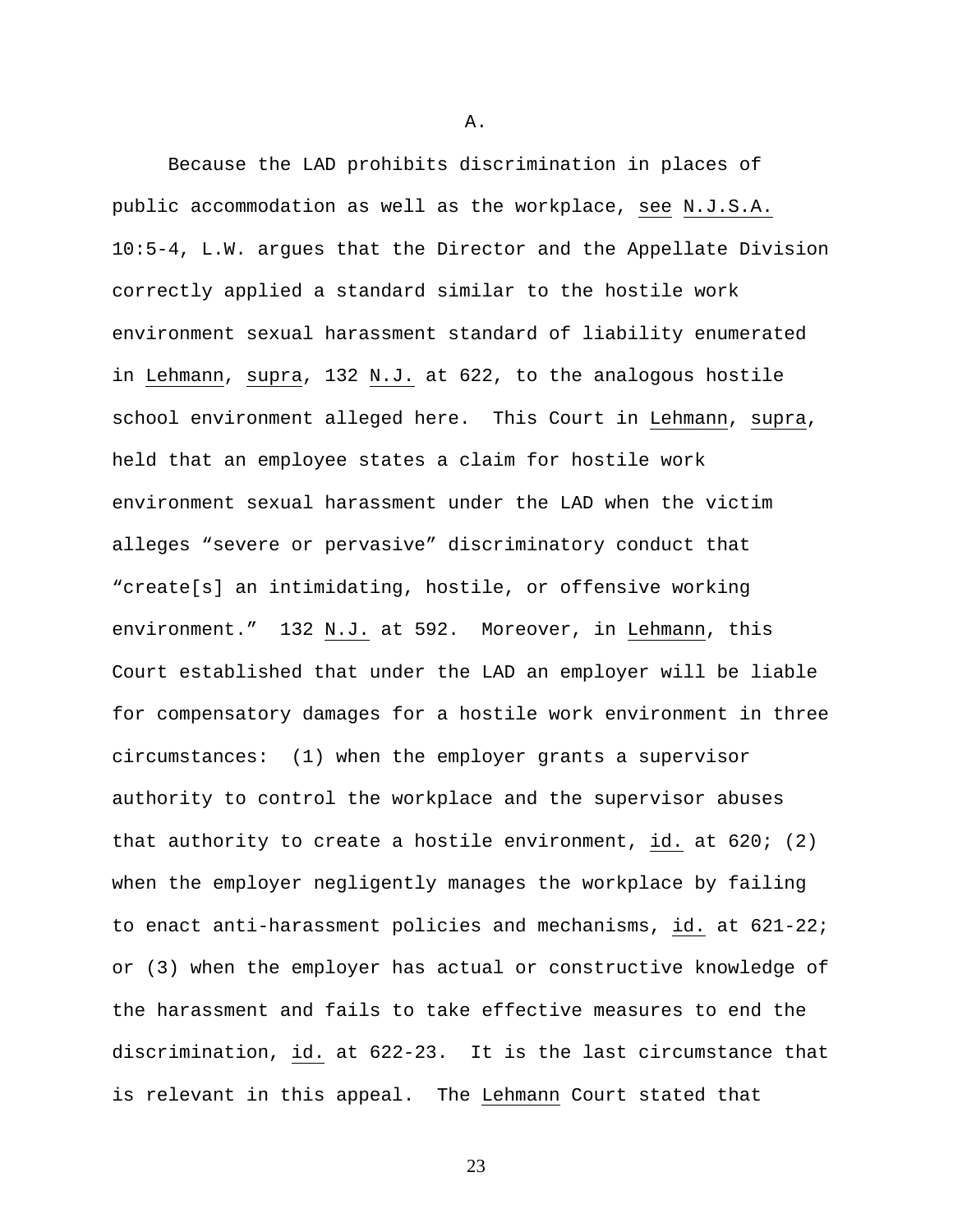liability may be appropriate "if the employer had actual knowledge of the harassment and did not promptly and effectively act to stop it." Id. at 622. The Court continued:

> When an employer knows or should know of the harassment and fails to take effective measures to stop it, the employer has joined with the harasser in making the working environment hostile. The employer, by failing to take action, sends the harassed employee the message that the harassment is acceptable and that the management supports the harasser. "Effective" remedial measures are those reasonably calculated to end the harassment. The "reasonableness of an employer's remedy will depend on its ability to stop harassment by the person who engaged in harassment."

> [Id. at 623 (quoting Ellison v. Brady, 924 F.2d 872, 882 (9th Cir. 1991)) (internal citations omitted) (emphasis added).]

The District, however, maintains that the applicable standard of liability should mirror the standard applied in Title IX actions -- the "deliberate indifference" standard. Davis, supra, 526 U.S. at 642-43, 119 S. Ct. at 1671, 143 L. Ed. 2d at 853. Title IX of the Education Amendments of 1972 provides that "[n]o person in the United States shall, on the basis of sex, be excluded from participation in, be denied the benefits of, or be subjected to discrimination under any education program or activity receiving Federal financial assistance." 20 U.S.C.A. § 1681(a). In Davis, supra, the United States Supreme Court considered whether a private action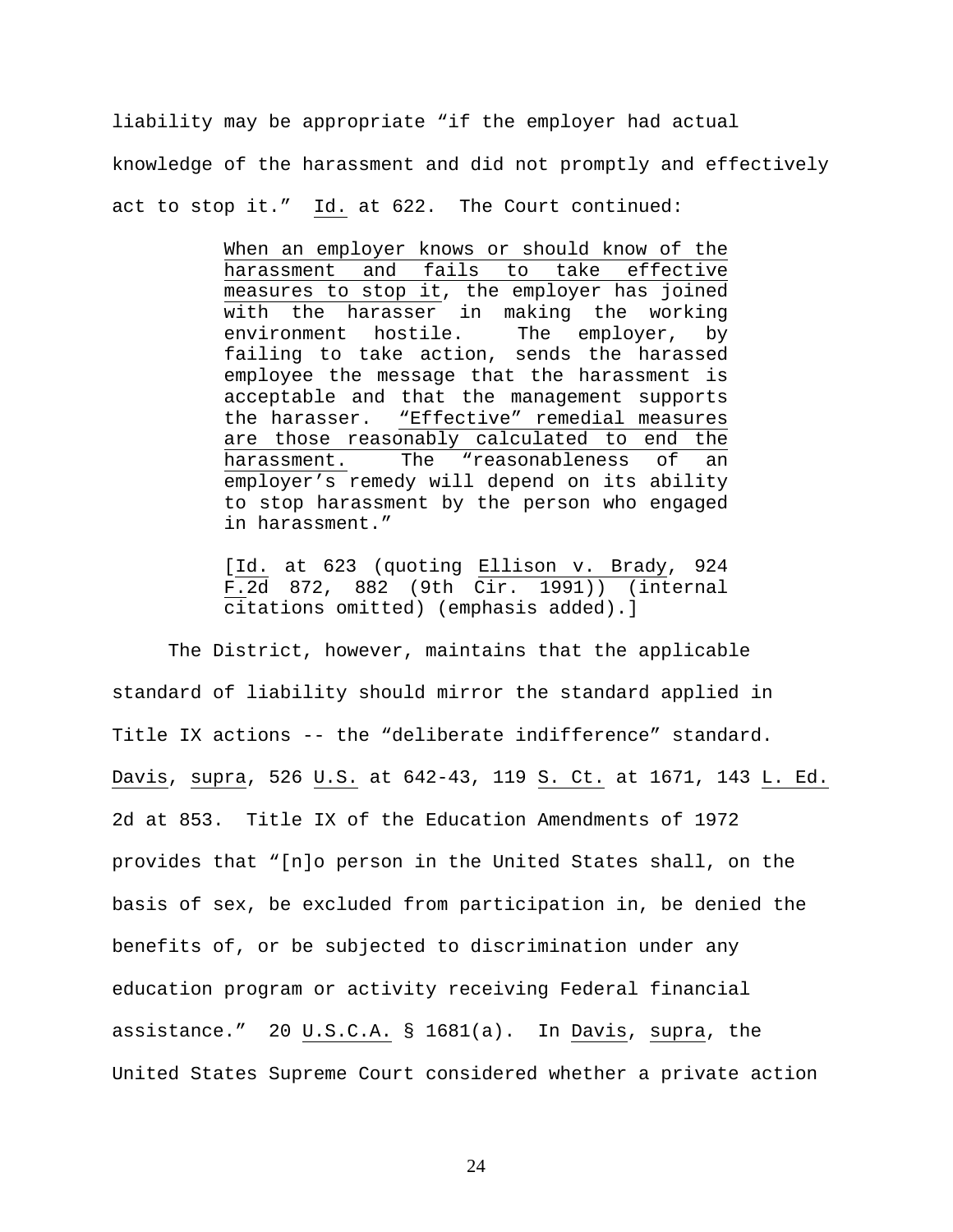for damages could be brought against a school board under Title IX in cases of student-on-student sexual harassment. 526 U.S. at 632, 119 S. Ct. at 1166, 143 L. Ed. 2d at 847. The Court held that such an action exists "only where the funding recipient acts with deliberate indifference to known acts of harassment in its programs or activities . . . that is so severe, pervasive, and objectively offensive that it effectively bars the victim's access to an educational opportunity or benefit." Id. at 633, 119 S. Ct. at 1166, 143 L. Ed. 2d at 847 (emphasis added). In rejecting a mere negligence standard and establishing that high bar to recovery, the Supreme Court noted that the claim at issue was an implied private right of action under a statute enacted pursuant to Congress' authority under the Spending Clause. Id. at  $639-40$ , 119 S. Ct. at 1669, 143 L. Ed. 2d at 851. Therefore, because legislation grounded in Congress's spending power is contractual in nature, damages are available only when the recipient of federal funds had adequate notice of its potential liability. Id. at 640, 119 S. Ct. at 1670, 143 L. Ed. 2d at 852.

B.

Although this Court may look to federal jurisprudence for guidance when interpreting the LAD, we will not hesitate to depart "from federal precedent if a rigid application of its standards is inappropriate under the circumstances." Lehmann,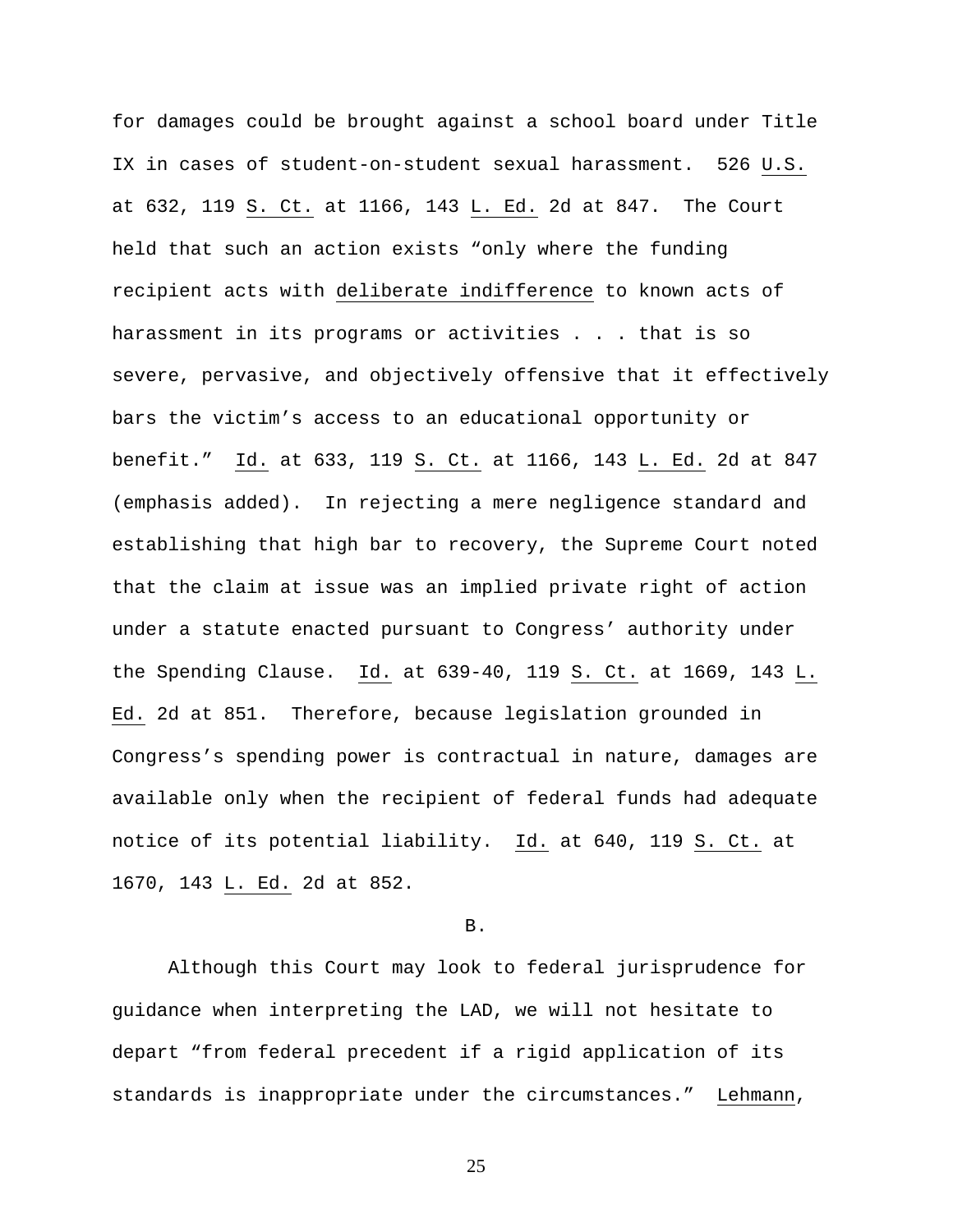supra, 132 N.J. at 600-01 (quoting Grigoletti v. Ortho Pharm. Corp., 118 N.J. 89, 107 (1990)). We reject the Title IX deliberate indifference standard because we conclude that the Lehmann standard should apply in the workplace and in the school setting. We find no need to impose a separate standard because the discrimination is in a school.

Additionally, there are substantial differences in scope between the LAD and Title IX. Title IX is narrower than the LAD on three fronts. First, Title IX prohibits discrimination based on sex only. 20 U.S.C.A. § 1681(a). That limitation must be juxtaposed against the expansive list of characteristics protected by the LAD, including "affectional or sexual orientation" -- the crux of this appeal. See N.J.S.A. 10:5-4. Second, Title IX prohibits only recipients of federal educational funds from discriminating against students based on sex. See Gebser v. Lago Vista Ind. Sch. Dist., 524 U.S. 274, 286, 118 S. Ct. 1989, 1997, 141 L. Ed. 2d 277, 289 (1988). Indeed, Title IX was enacted pursuant to Congress' authority under the Spending Clause, thereby implicating contract principles. Davis, supra, 526 U.S. at 640, 119 S. Ct. at 1669, 143 L. Ed. 2d at 851-52. Conversely, the LAD, as does our State Constitution, enforces the guarantee of civil rights, see N.J.S.A. 10:5-2, and applies universally to "places[s] of public accommodation," a defined term that includes schools regardless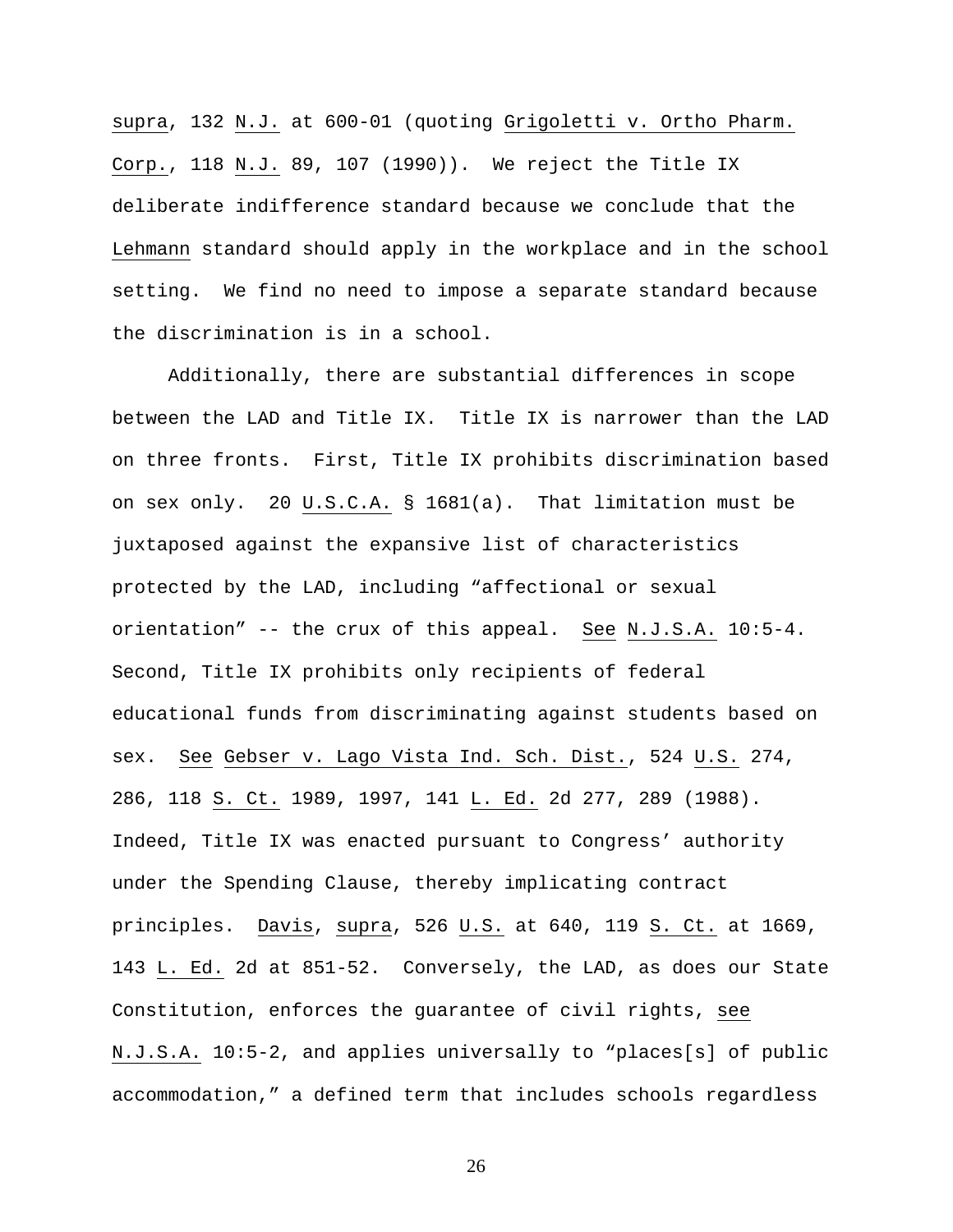of their source of funding, N.J.S.A. 10:5-5(l). Third, although courts have found an implied private right of action under Title IX, see Cannon v. Univ. of Chicago, 441 U.S. 677, 709, 99 S. Ct. 1946, 1964, 60 L. Ed. 560, 582 (1979), the LAD expressly empowers aggrieved persons to file private causes of action seeking a full range of legal and equitable remedies. N.J.S.A. 10:5-13.

 The Title IX standard is also more burdensome than the LAD test because, to recover, the aggrieved plaintiff must establish deliberate indifference by the defendant. However, as Judge Yannotti found in his well-reasoned opinion below, as a matter of state law it would be unfair to apply a more onerous burden on aggrieved students than on aggrieved employees. L.W., supra, 381 N.J. Super. at 488. Students in the classroom are entitled to no less protection from unlawful discrimination and harassment than their adult counterparts in the workplace. See K.P., supra, 228 F. Supp. 2d at 550.

## C.

 We are satisfied that the LAD standard governing hostile work environment sexual harassment, as modified below, comports best with the circumstances presented in this appeal. A contrary conclusion would be at loggerheads with the State's strong policy of protecting students. Educators have "[n]o greater obligation . . . than to protect the children in their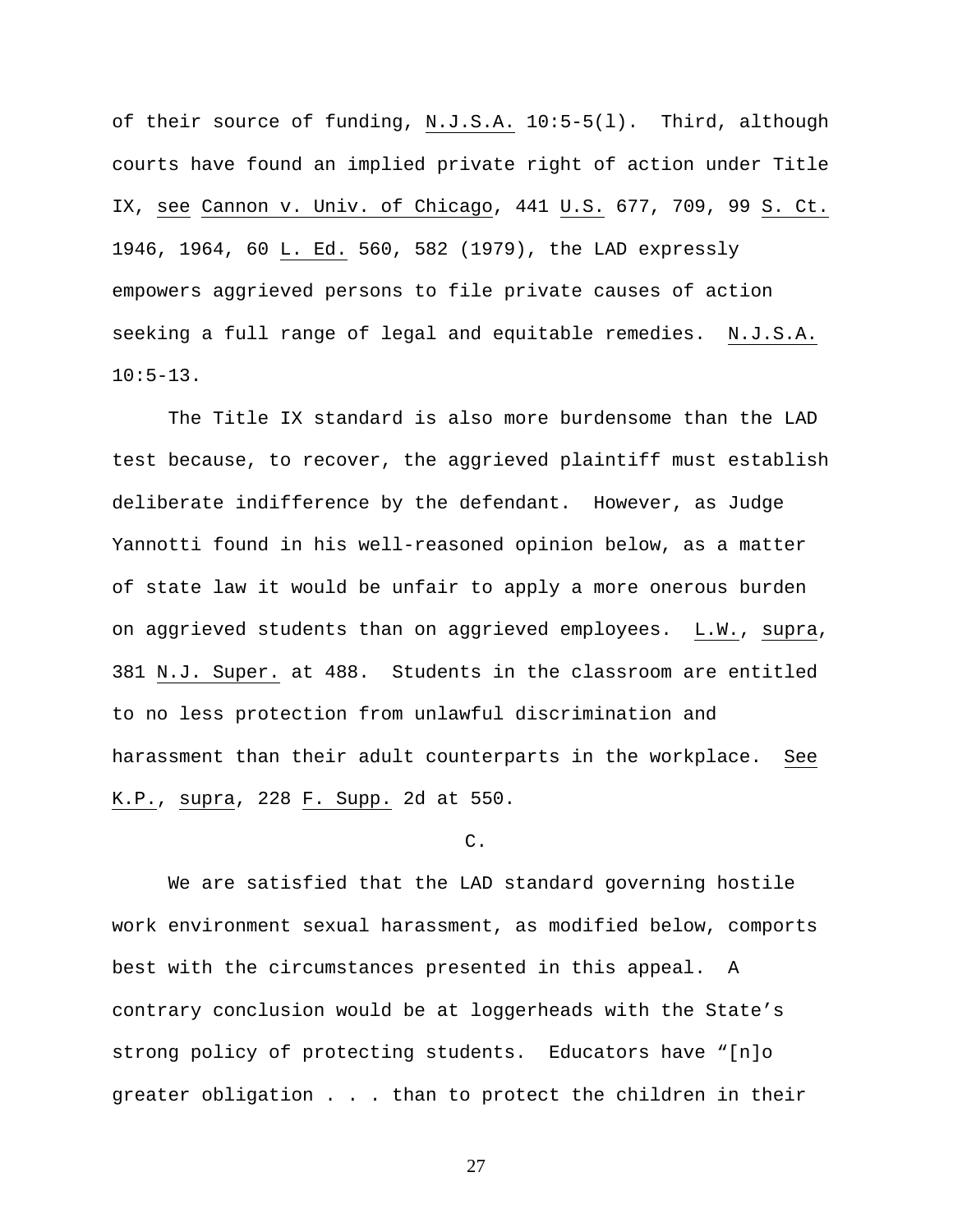charge from foreseeable dangers, whether those dangers arise from the careless acts or intentional transgressions of others." Frugis, supra, 177 N.J. at 268. Although Frugis involved the need to protect children from adults, its rationale applies to the present circumstances. That is, a school district's "first imperative must be to do no harm to the children in its care. A board of education must take reasonable measures to assure that the teachers and administrators who stand as surrogate parents during the day are educating, not endangering, and protecting, not exploiting, vulnerable children." Ibid.

A school cannot be expected to shelter students from all instances of peer harassment. Nevertheless, reasonable measures are required to protect our youth, a duty that schools are more than capable of performing. See Vernonia Sch. Dist. 47J v. Acton, 515 U.S. 646, 655, 115 S. Ct. 2386, 2392, 132 L. Ed. 2d 564, 576 (1995) (noting that state's power over schoolchildren "is custodial and tutelary, permitting a degree of supervision and control that could not be exercised over free adults"); Davis v. Monroe County Bd. of Educ., 120 F.3d 1390, 1417 n.7 (11th Cir. 1997) (Barkett, J., dissenting) ("The ability to control and influence behavior exists to an even greater extent in the classroom than in the workplace."), rev'd, supra, 526 U.S. 629, 119 S. Ct. 791, 142 L. Ed. 2d 655.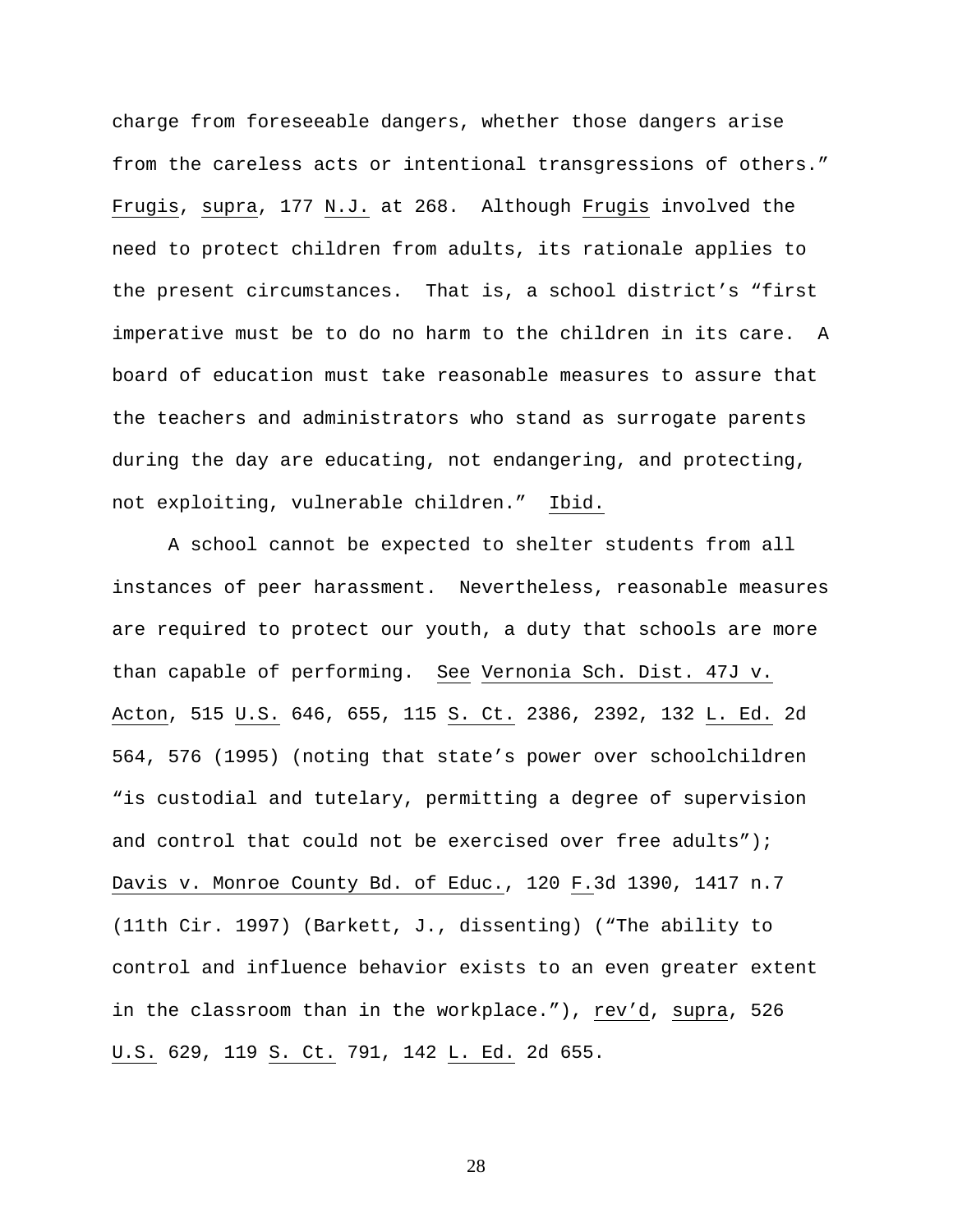In the school setting, the Lehmann standard requires that a school district may be found liable under the LAD for studenton-student sexual orientation harassment that creates a hostile educational environment when the school district knew or should have known of the harassment, but failed to take action reasonably calculated to end the harassment. That standard conforms to the Act's fundamental and laudatory goal of eradicating "the cancer of discrimination," Lehmann, supra, 132 N.J. at 600, and comports with the liberal construction mandated for this remedial statute, see Cedeno, supra, 163 N.J. at 478. We thereby further the Legislature's objective of eliminating bias-based harassment from New Jersey schools embodied in the LAD, N.J.S.A. 10:5-4 & 10:5-5(l), and other statutes, see, e.g., N.J.S.A. 18A:37-13 to -19 (establishing anti-bullying measures).

Because we do not create a strict liability standard, a district is not compelled to purge its schools of all peer harassment to avoid liability. Rather, we require school districts to implement effective preventive and remedial measures to curb severe or pervasive discriminatory mistreatment. Appropriate and reasonable measures will reinforce the basic principle that student-on-student sexual harassment is unacceptable.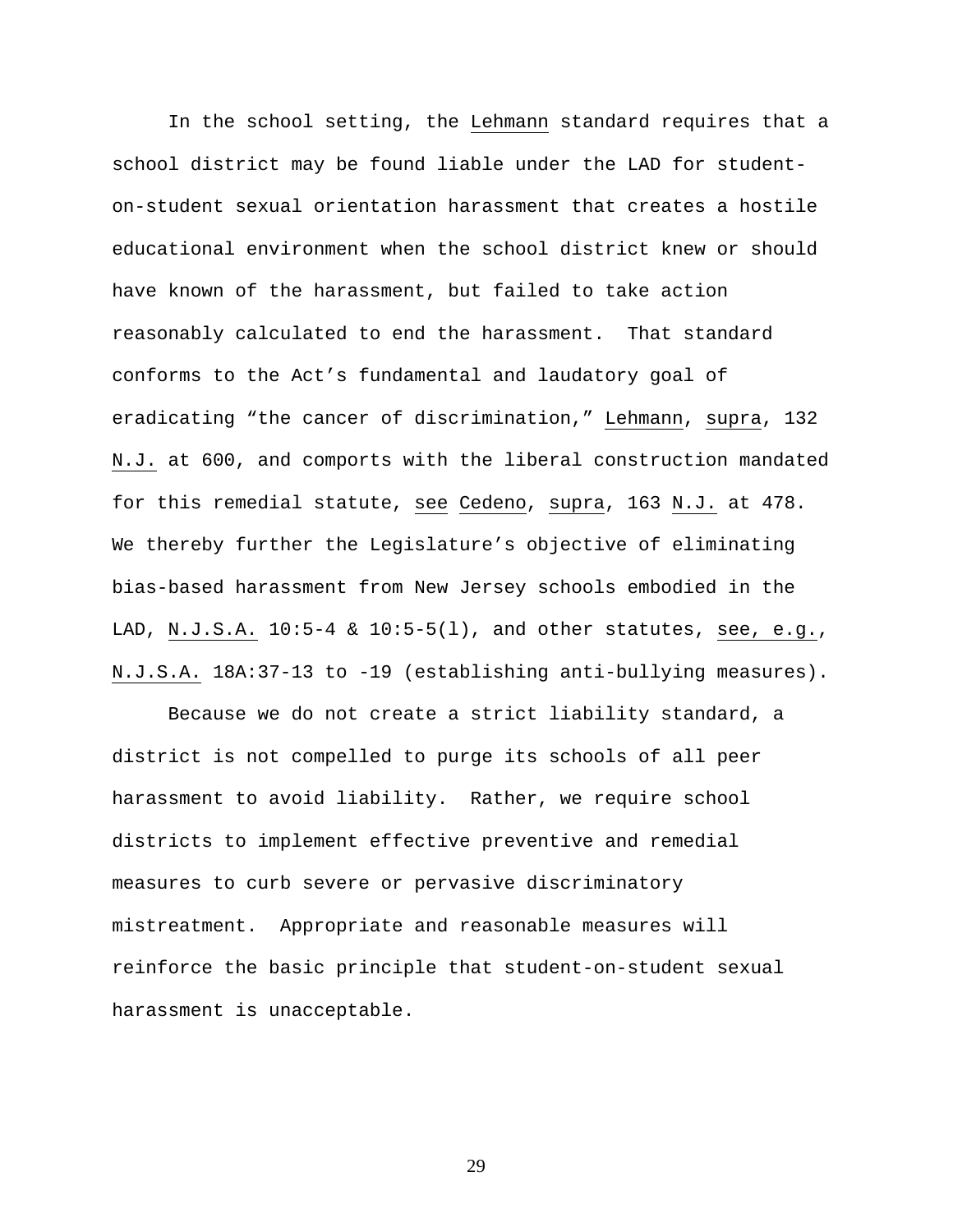A.

Although the above discussion provides a framework for the adjudication of student-on-student harassment disputes that occur in an educational setting, the application of a modified Lehmann standard in the present and future litigation requires further guidance.

In assessing the reasonableness of a school district's response to a hostile educational environment, we are mindful that schools are different from workplaces. The United States Supreme Court recognized as much, stating:

> [S]chools are unlike the adult workplace and . . . children may regularly interact in a manner that would be unacceptable among adults. Indeed, at least early on, students are still learning how to interact appropriately with their peers. It is thus understandable that, in the school setting, students often engage in insults, banter, teasing, shoving, pushing, and genderspecific conduct that is upsetting to the students subjected to it.

> [Davis, supra, 526 U.S. at 651-52, 119 S. Ct. at 1675, 143 L. Ed. 2d at 859 (internal citations omitted).]

Factfinders, therefore, must determine the reasonableness of a school district's response to peer harassment in light of the totality of the circumstances, that is, the "constellation of surrounding circumstances, expectations, and relationships which are not fully captured by a single recitation of the words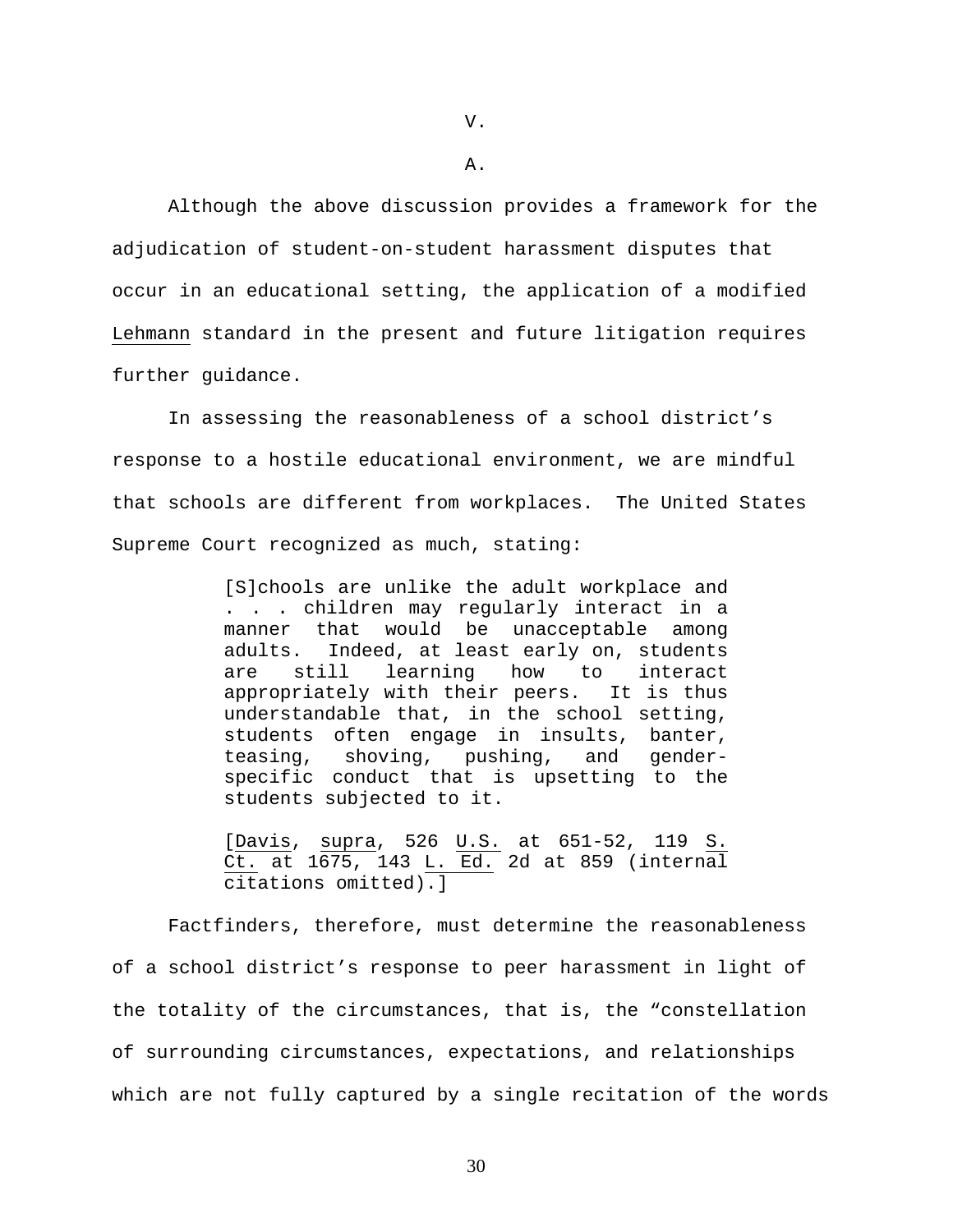used or the physical acts performed." Oncale v. Sundowner Offshore Servs. Inc., 523 U.S. 75, 82, 118 S. Ct. 998, 1003, 140 L. Ed. 2d 201, 208 (1998) (concerning Title VII violation). Indeed, after the events at issue in this appeal, the Department of Education (DOE) established -- and regularly updates -- a model policy to direct school districts in the establishment and maintenance of policies prohibiting harassment, intimidation, and bullying in the educational arena. See N.J. Dept. of Educ., Model Policy and Guidance for Prohibiting Harassment, Intimidation and Bullying on School Property, at School-Sponsored Functions and on School Buses (revised 2006) http://www.state.nj.us/njded/parents/bully.htm (last visited Feb. 15, 2007) [hereinafter Model Policy]; see also N.J.S.A. 18A:37-13 to -18 (requiring school districts to adopt policies prohibiting harassment based on actual or perceived characteristics, including sexual orientation). The DOE

> recognizes that decisions about consequences and actions to be taken in response to violations of policies prohibiting harassment, intimidation and bullying should take into consideration the unique circumstances of the acts and the persons involved, as well as the unique conditions and characteristics in each school district.

[Model Policy, supra, at 1.]

Illustratively, a reasonable response to name-calling among grade-schoolers may be inadequate to address violence among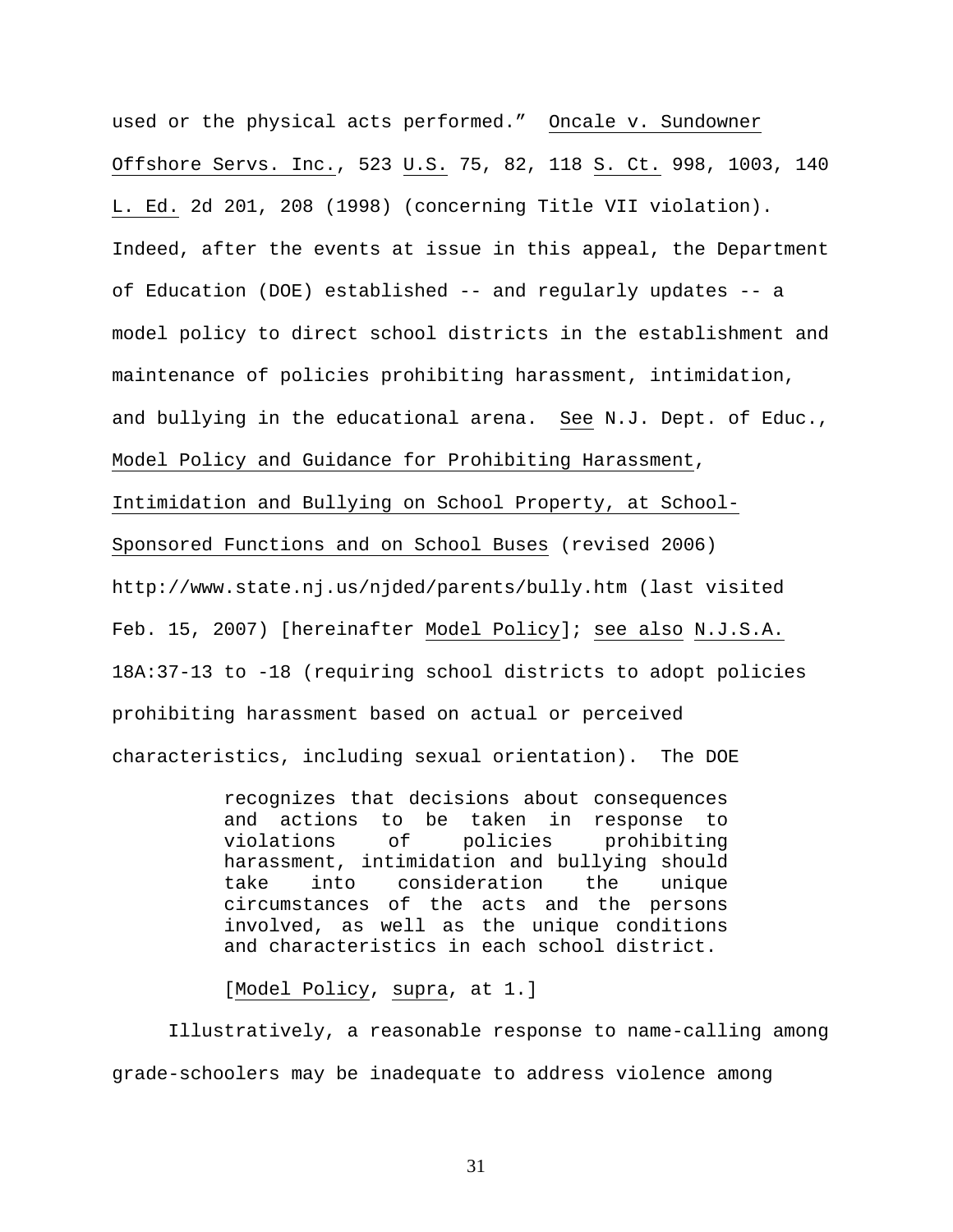teenagers. The factfinder, therefore, should consider all relevant circumstances, including, but not limited to, the students' ages, developmental and maturity levels; school culture and atmosphere; rareness or frequency of the conduct; duration of harassment; extent and severity of the conduct; whether violence was involved; history of harassment within the school district, the school, and among individual participants; effectiveness of the school district's response; whether the school district considered alternative responses; and swiftness of the school district's reaction. Only a fact-sensitive, caseby-case analysis will suffice to determine whether a school district's conduct was reasonable in its efforts to end the harassment. Furthermore, in analyzing school district responses, where applicable, the triers of fact should consult DOE regulations, model policies, and other guidance that the agency provides. See, e.g., N.J.A.C. 6A:7-1.4(a) & 6A:16- 7.9(a)2; Model Policy, supra.

 With those and other considerations in mind, factfinders must consider the cumulative effect of all student harassment and all efforts of the school district to curtail the maltreatment. Agencies and courts reviewing the adequacy of a school district's response must avoid a cabined perspective that views incidents of harassment and responses to offensive conduct in isolation. Courts must "bear[] in mind that each successive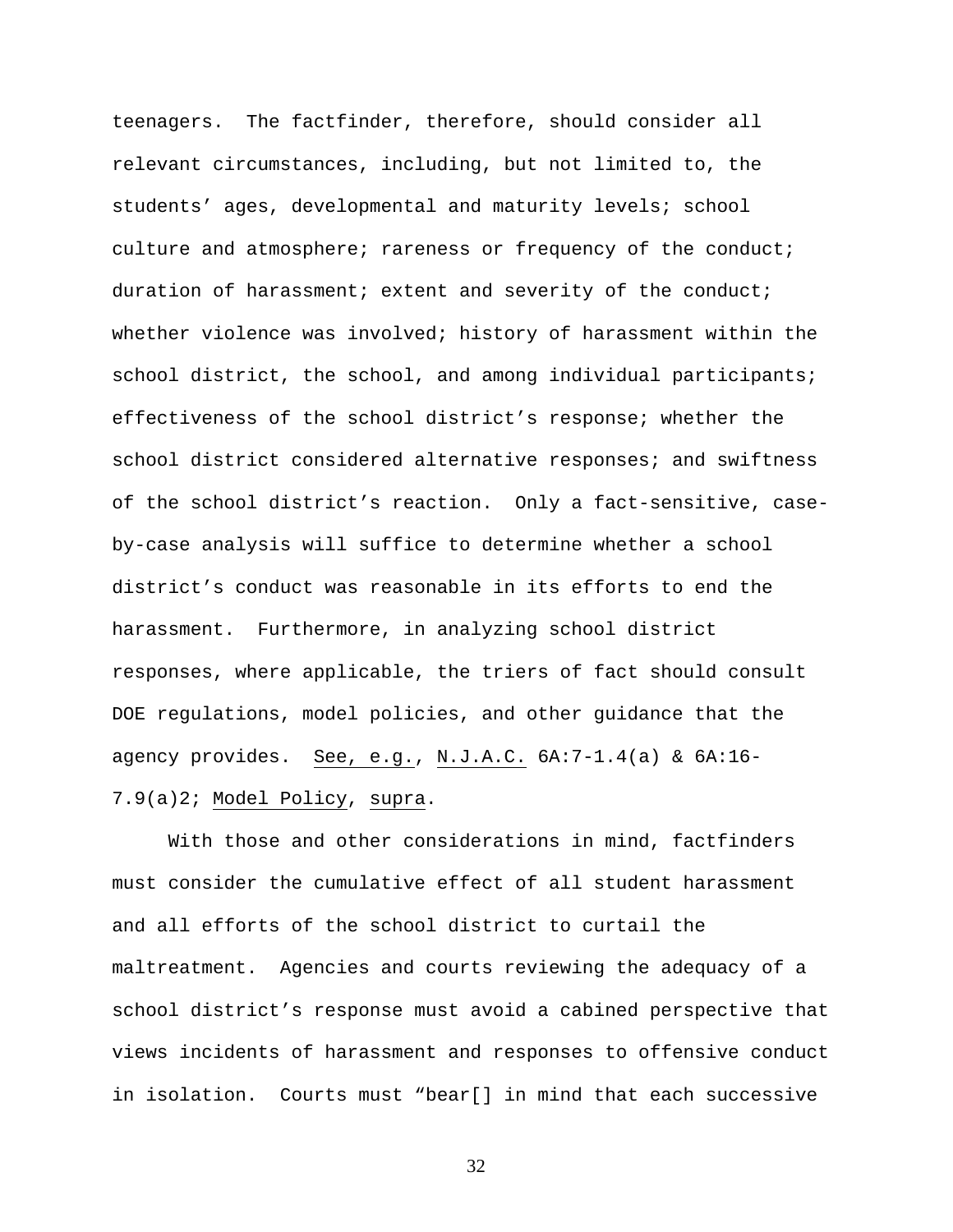episode has its predecessors, that the impact of the separate incidents may accumulate, and that the . . . environment created may exceed the sum of the individual episodes." Lehmann, supra, 132 N.J. at 607 (quotation omitted).

 Finally, as conceded at oral argument, expert evidence may be required to establish the reasonableness of a school district's response to student-on-student harassment. Common sense will often signal the unreasonableness of inaction by a school district faced with systemic and persistent peer harassment. However, in the more typical dispute, the reasonableness of a school's response may not be apparent. In those more contentious circumstances, factfinders may be assisted by expert opinion regarding educational theories and principles, as well as the standards, policies, and procedures employed in the profession by similarly situated educators.

B.

 Having established the standard by which a school district may be held liable under the LAD for student-on-student harassment and having provided guidance to future factfinders, we conclude that a remand is required in the present dispute. Specifically, we remand to the Director of the Division on Civil Rights with the further direction that this matter be referred to the Office of Administrative Law to permit supplementation of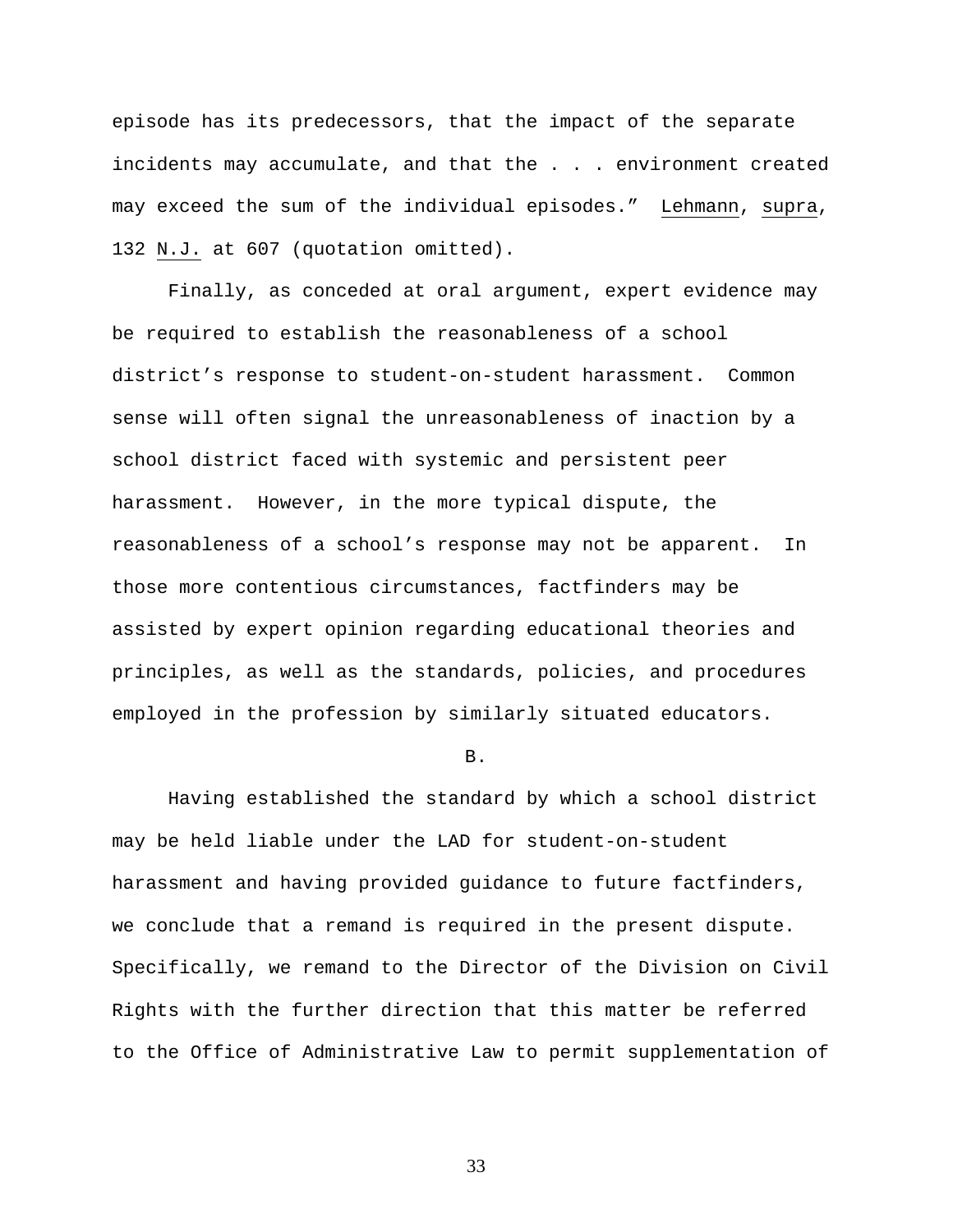the record, if requested by either party. This, we require, as a matter of fairness to the parties.

 The present record was developed before the parties were aware of the standard that we now adopt for use in assessing a school district's response to student-on-student harassment. As discussed, that standard requires that a district's response to peer harassment be measured under a standard of reasonableness in the educational context. The parties in this matter, therefore, must be permitted the opportunity to be heard on that standard. Due process considerations also require that the parties be permitted, on application, to supplement the record with evidence of what a reasonable response would have been at the time of the circumstances occurring in respect of L.W. in 1998 to 2000 when he was in the seventh and eighth grades, and even earlier as this record relates events that began when L.W. was in elementary school.

 In that respect, we note that the District, in attempting to respond to the harassment of L.W., was acting at a time when it lacked the benefit of the DOE's guidance on how to deal comprehensively with student-on-student harassment and intimidation. As previously noted, in 2002 the Legislature enacted anti-bullying legislation directing the DOE to provide leadership to public school districts on how to discharge their responsibility to curtail inappropriate and hurtful peer-based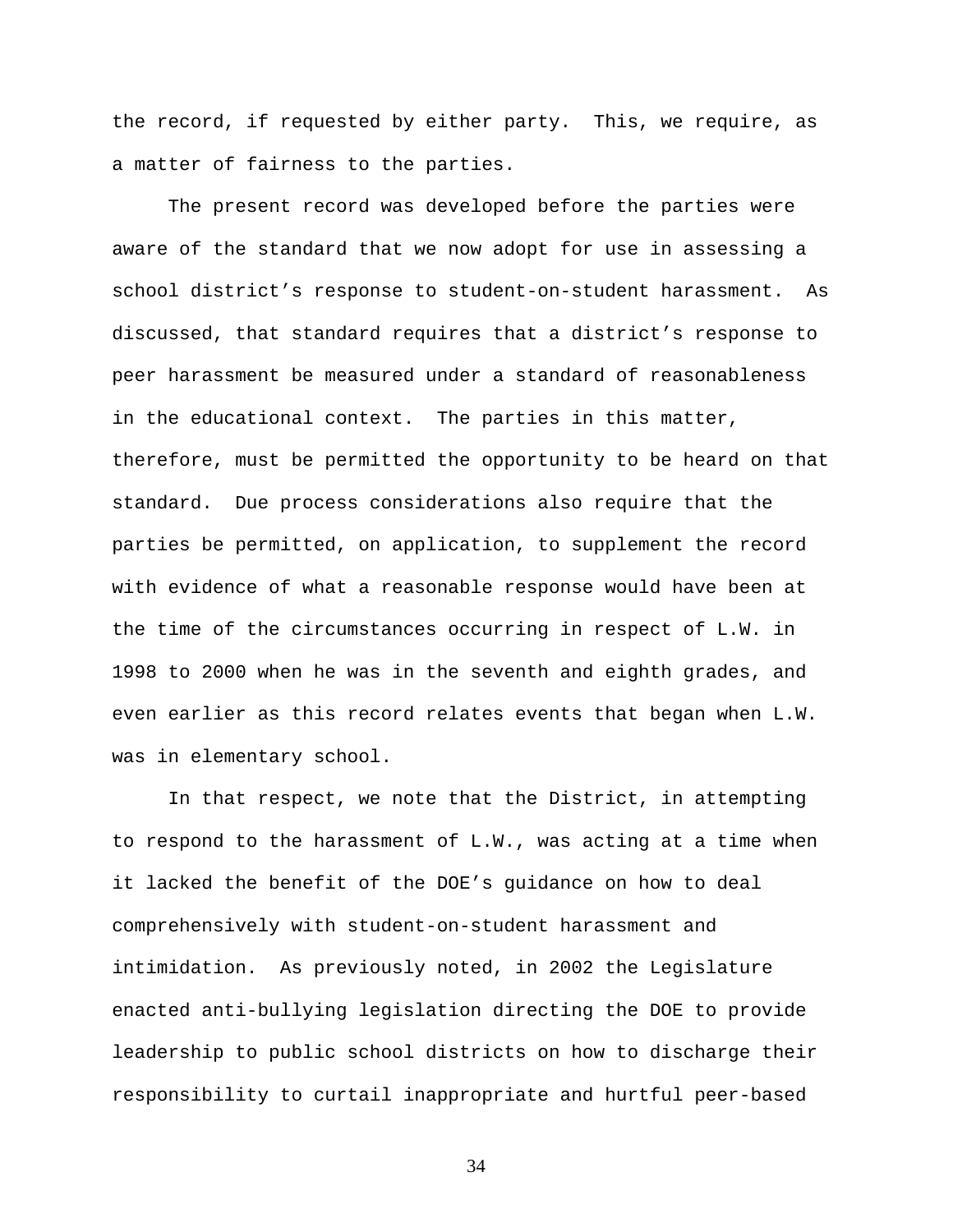harassment on school property, at school-sponsored functions, or on school transportation vehicles. See N.J.S.A. 18A:37-13 to - 17 (addressing in 2002 harassment, intimidation, and bullying in public schools, and requiring districts to establish policies prohibiting same and to provide preventative programs for students, staff, and school volunteers). The DOE has since established a model policy providing examples of remedial and preventative measures that school districts may employ to curtail harassment. See Model Policy, supra. Furthermore, in 2003, the DOE promulgated N.J.A.C. 6A:7-1.4(a), requiring school districts to implement written policies that "recognize and value" diversity and promote the acceptance of those with varying backgrounds, including those of different "affectional or sexual orientation."

 Although the DOE's regulatory actions occurred after the events at issue herein, any assessment of the reasonableness of the District's actual response may be informed by what the DOE currently advises school districts to do in such circumstances. Moreover, as noted above, the parties should have the opportunity to present the opinions of experts concerning what educators during the relevant timeframe considered a reasonable response to be.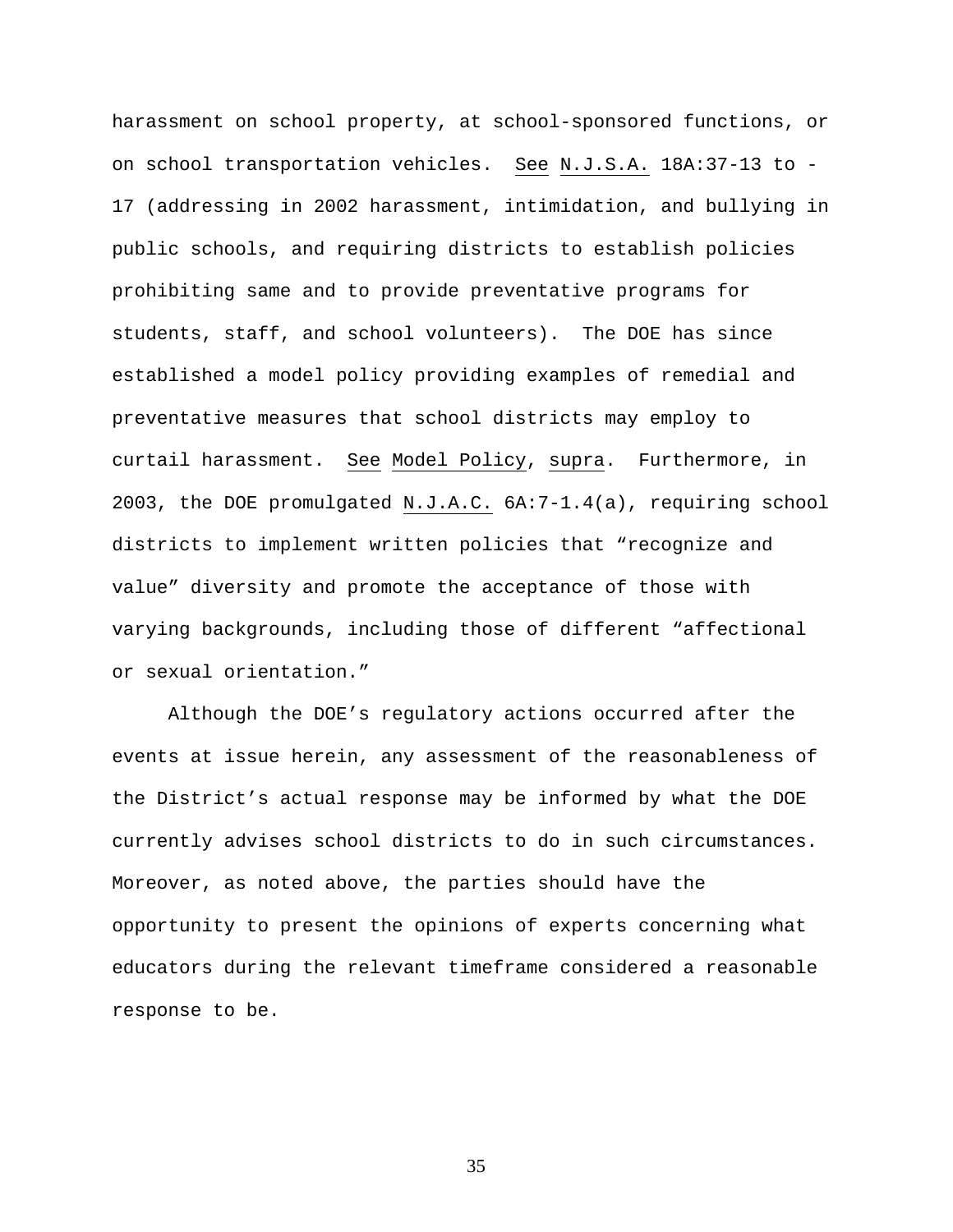Summarizing, we hold that a cause of action against a school district alleging student-on-student affectional or sexual orientation harassment that is not reasonably addressed by the school district is cognizable under the LAD. When assessing a school district's liability, the factfinder must determine whether the district, with actual or constructive knowledge of the maltreatment, took actions reasonably calculated to end the harassment.

 Our approach accommodates the competing interests present in this appeal. When a student is subjected to severe or pervasive bullying on the school bus, in the classroom, or at the playground, and a school district fails to adequately respond to that misconduct, that student has a right to redress. However, school districts will be shielded from liability, when their preventive and remedial actions are reasonable in light of the totality of the circumstances.

 We affirm as modified and remand this matter to the Director of the Division on Civil Rights, with the direction that the case be referred to the Office of Administrative Law for proceedings consistent with this opinion.

 JUSTICES LONG, LaVECCHIA, ALBIN, WALLACE, RIVERA-SOTO, and HOENS join in CHIEF JUSTICE ZAZZALI's opinion.

VI.